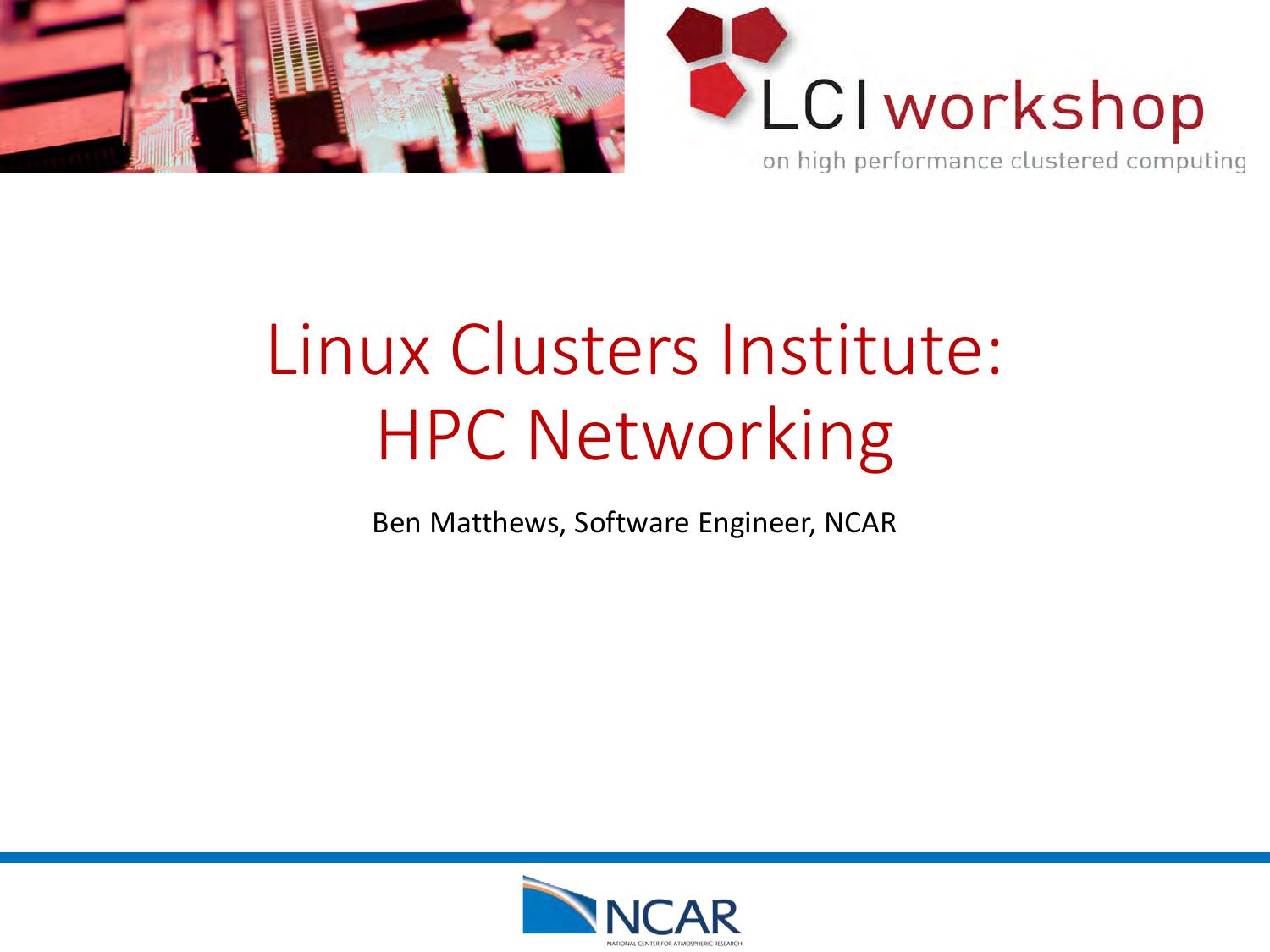

# Types of Networks

- Highspeed Interconnect
- External (Internet access)
- Management/Boot

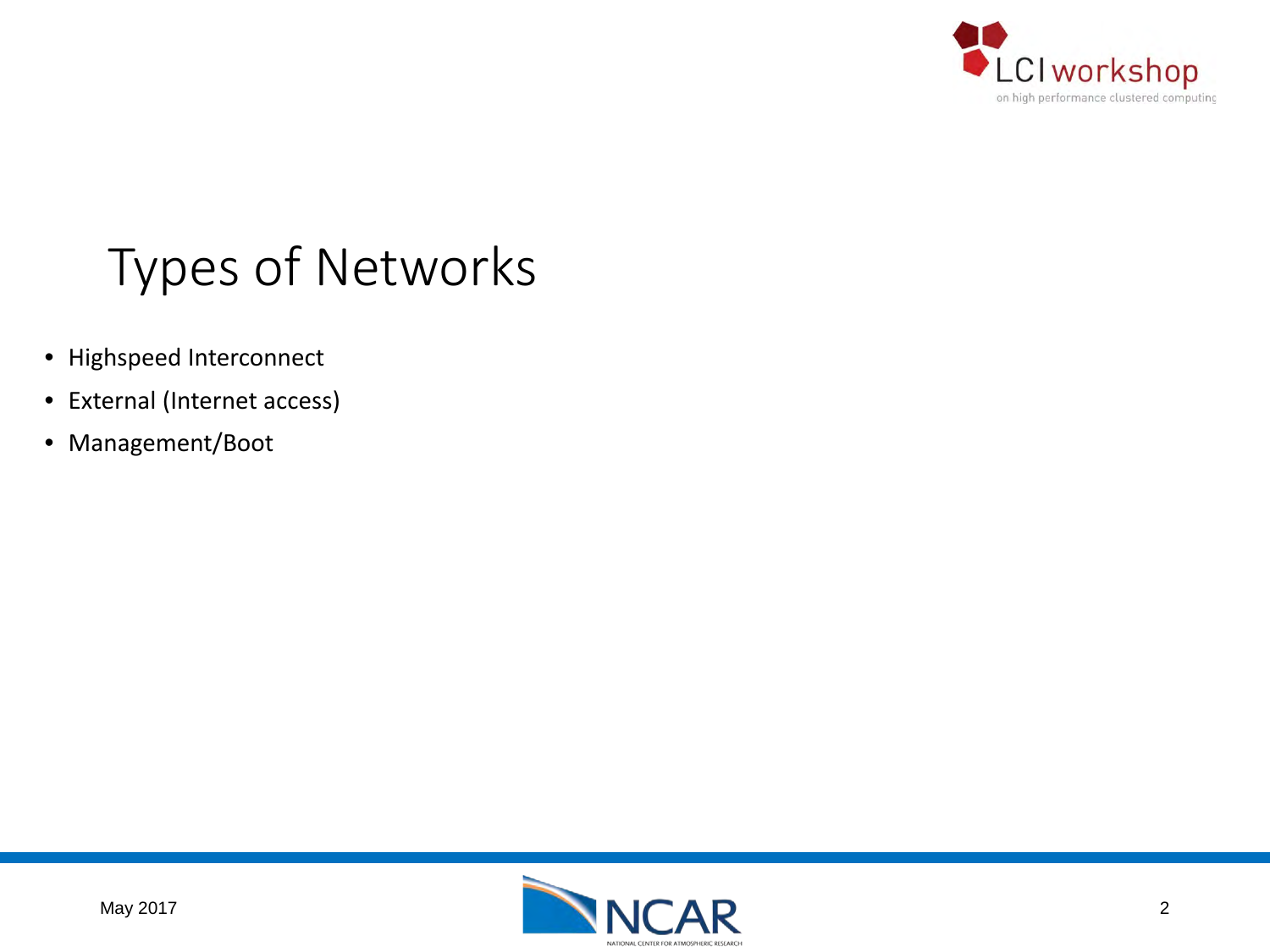

# High Speed Interconnect

- Significant percentage of the cost of a cluster (1/3 or more)
- High bandwidth, low latency
- Exact requirements depend on cluster workload
	- Typically, want some hardware offload capability
	- RDMA
	- Needs to present a software interface compatible with your desired middleware (MPI?)
- Reliability desirable (may carry filesystem and other important traffic)
- Typically short range (single room, or at least single building)
- Proprietary and open solutions available

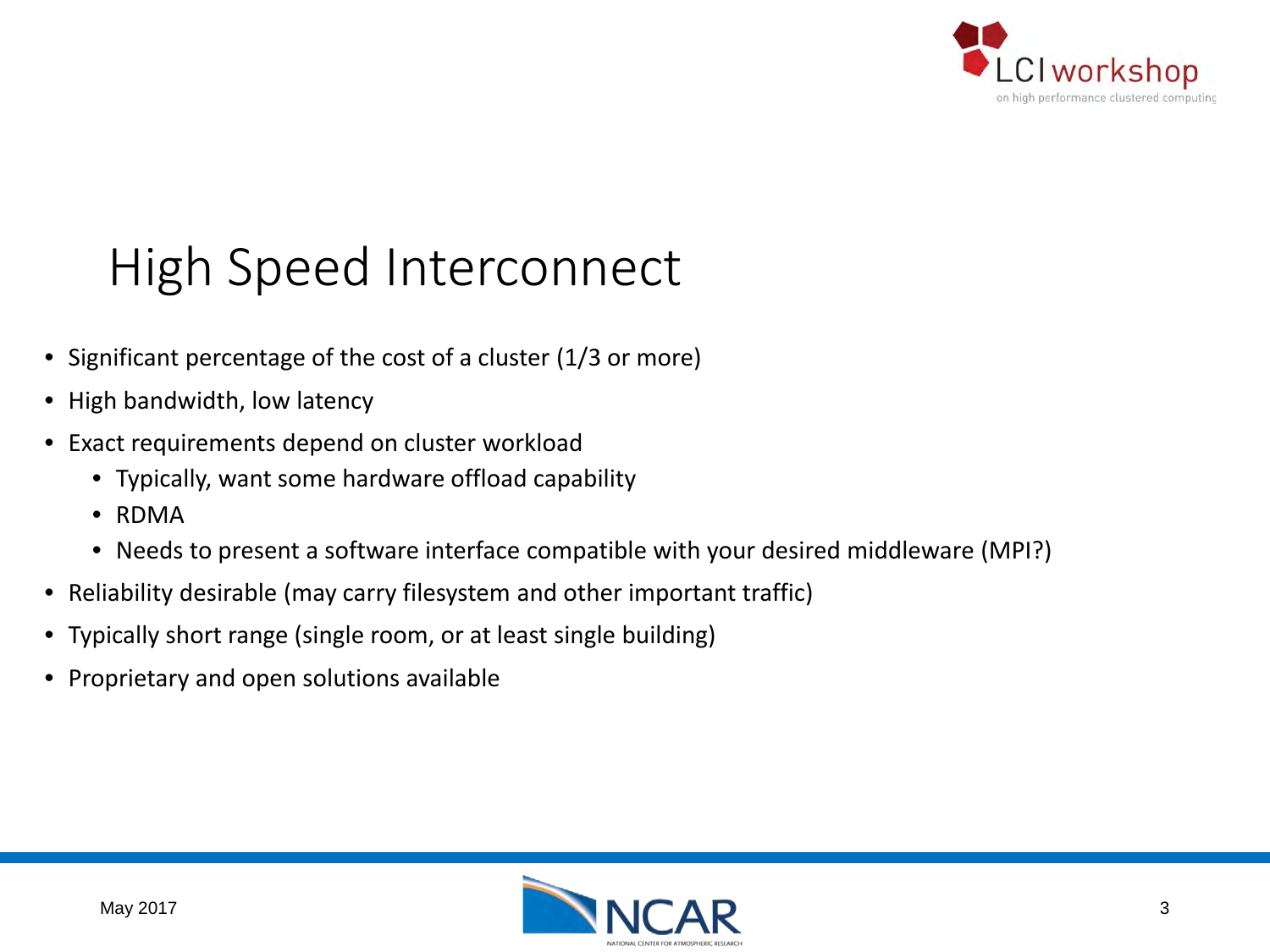

## Hardware Offload - RDMA

- "Remote Direct Memory Access" The CPU designates a memory region, which the network cards then transfer
	- CPU can (and should!) continue doing computation during the transfer
- Exposed to user software through various special purpose APIs
	- Most commonly: Verbs
	- LibFabric is an up-and-coming alternative
		- One API for a variety of hardware (at least in theory)
	- Some Vendors have their own PSM, Portals, etc
- Software often wrapped with a higher level middleware layer, almost always MPI for HPC use cases
- The Open Fabric Alliance conference/mailing lists are a good source of information about RDMA

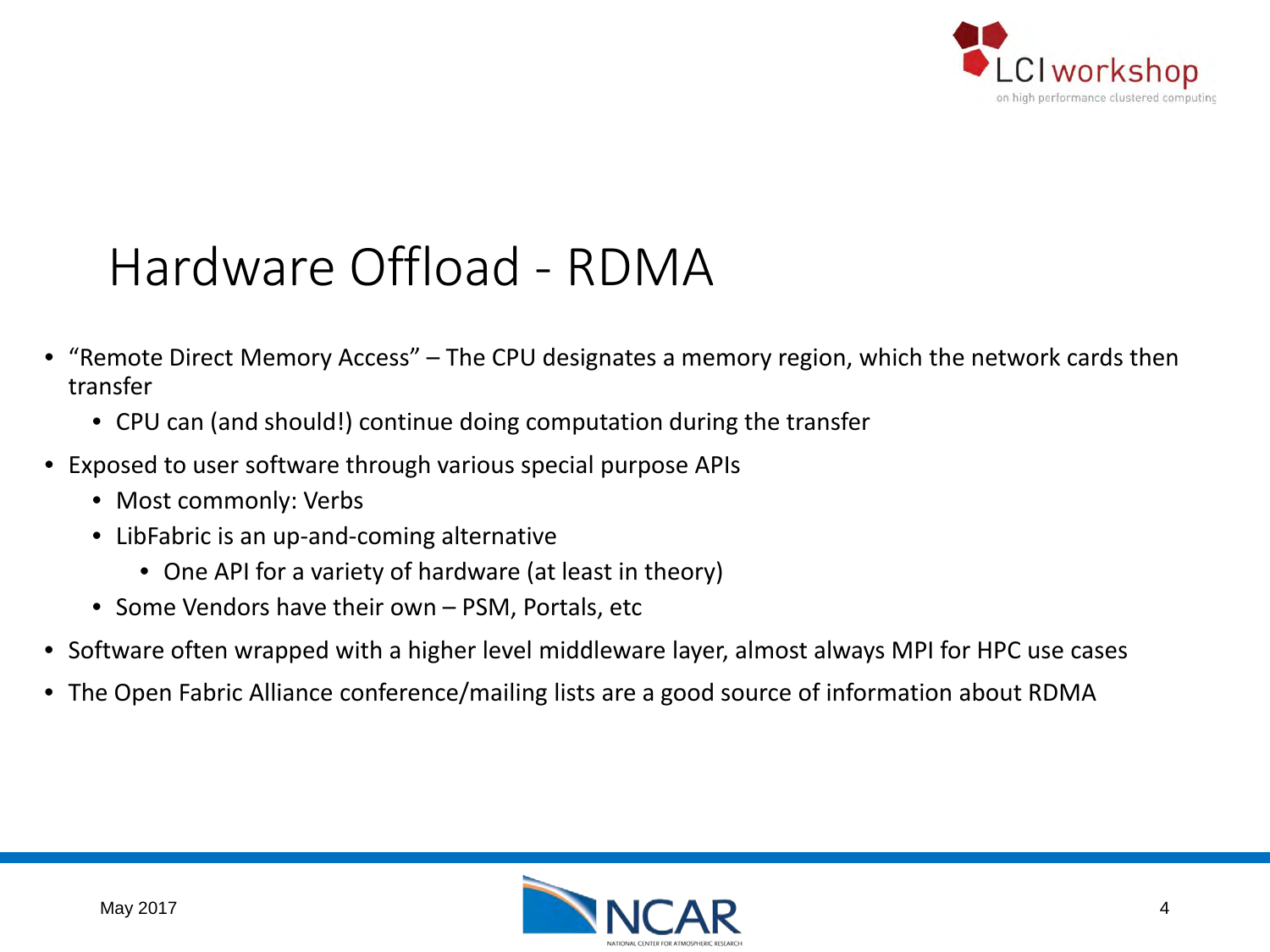

#### Hardware Offload – RDMA – High level workflow

- Create a TCP/IP connection to the nodes of interest and exchange their high-speed interconnect addresses (IB and similar generally don't have a DNS like thing)
- Pin a memory region for transfer on both nodes (so the kernel won't move the data before the network card is done)
- Open a context to the network card and create a queue pair
- Exchange metadata about the transfer over TCP
- Put a work request in the queue specifying the region to transfer
- Wait for a completion message (or better, do something else with the CPU).
- Cleanup

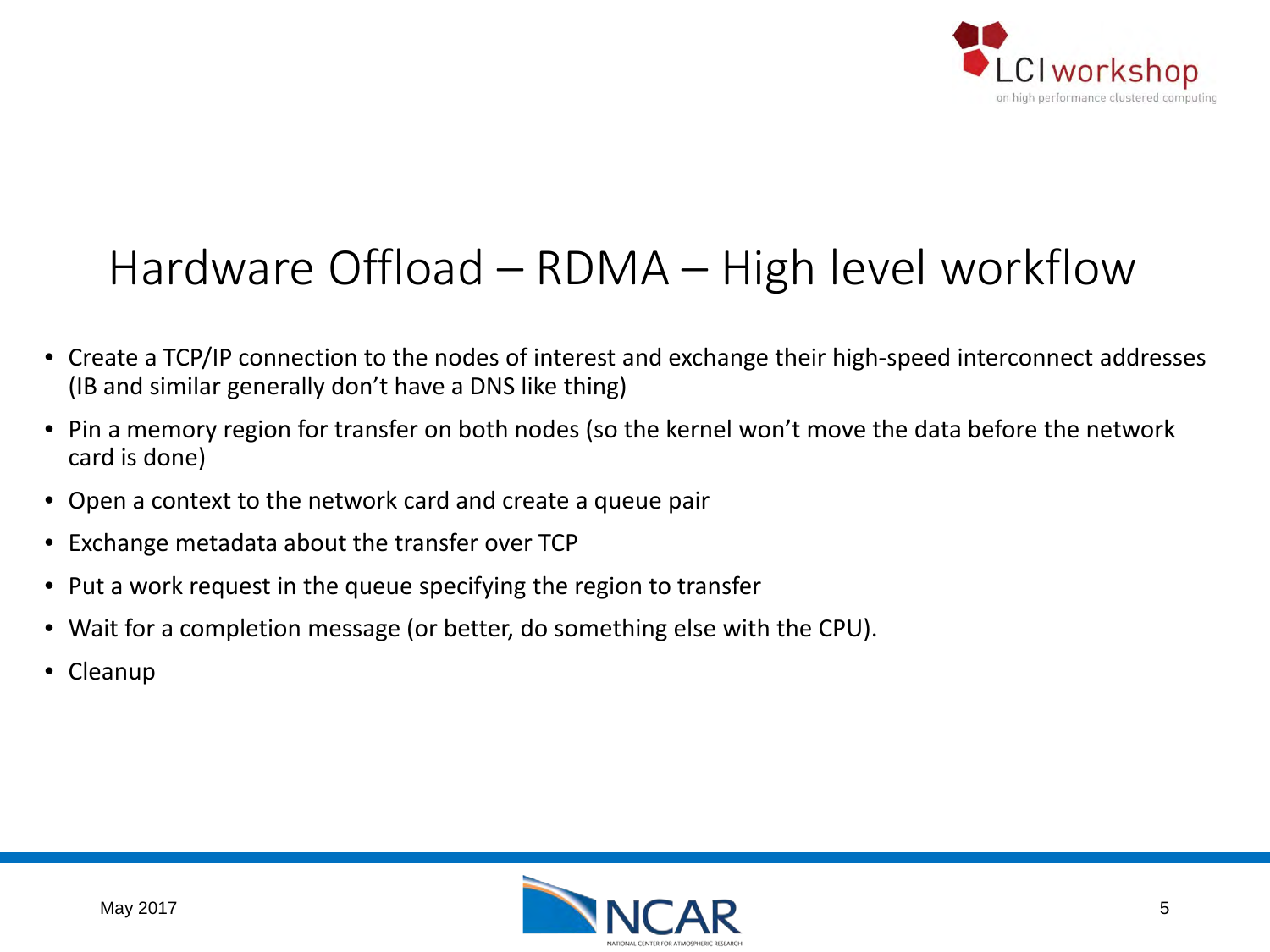

# RDMA Configuration Pitfall: Pinned Memory

- Memory must be "pinned" for RDMA transfers so that the NIC knows where to find (or put) the data being transferred is in **physical** memory and can be sure that the OS won't move it
- Having a lot of pinned memory can interfere with normal OS operations like paging and the handling of outof-memory events, so the amount a user can pin is usually restricted
- If a user can't pin their entire buffer, the transfer will fail (unless they are using very smart middleware)
- This is implemented on Linux with "ulimit"
- printf "%s\n%s" "soft memlock unlimited" "hard memlock unlimited" >> /etc/security/limits.conf

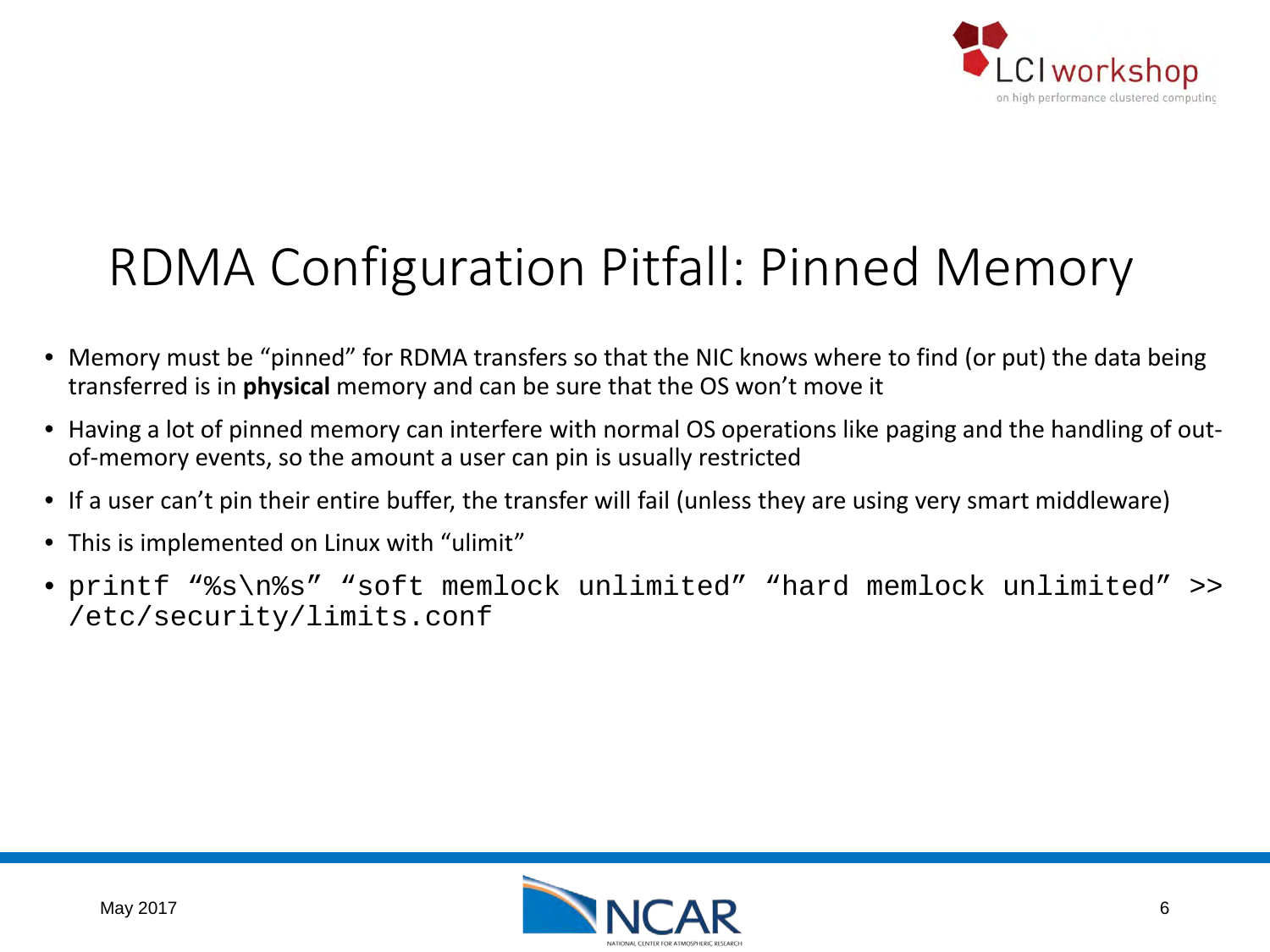

## Interconnect Hardware - Options

- InfiniBand
- Ethernet (the high-end variety 40/50/100Gbit)
- OmniPath
- Cray Proprietary (Aries at the moment)
- SGI Proprietary (NUMALINK)
- Historically:
	- IBM Proprietary BlueGene
	- Myrinet

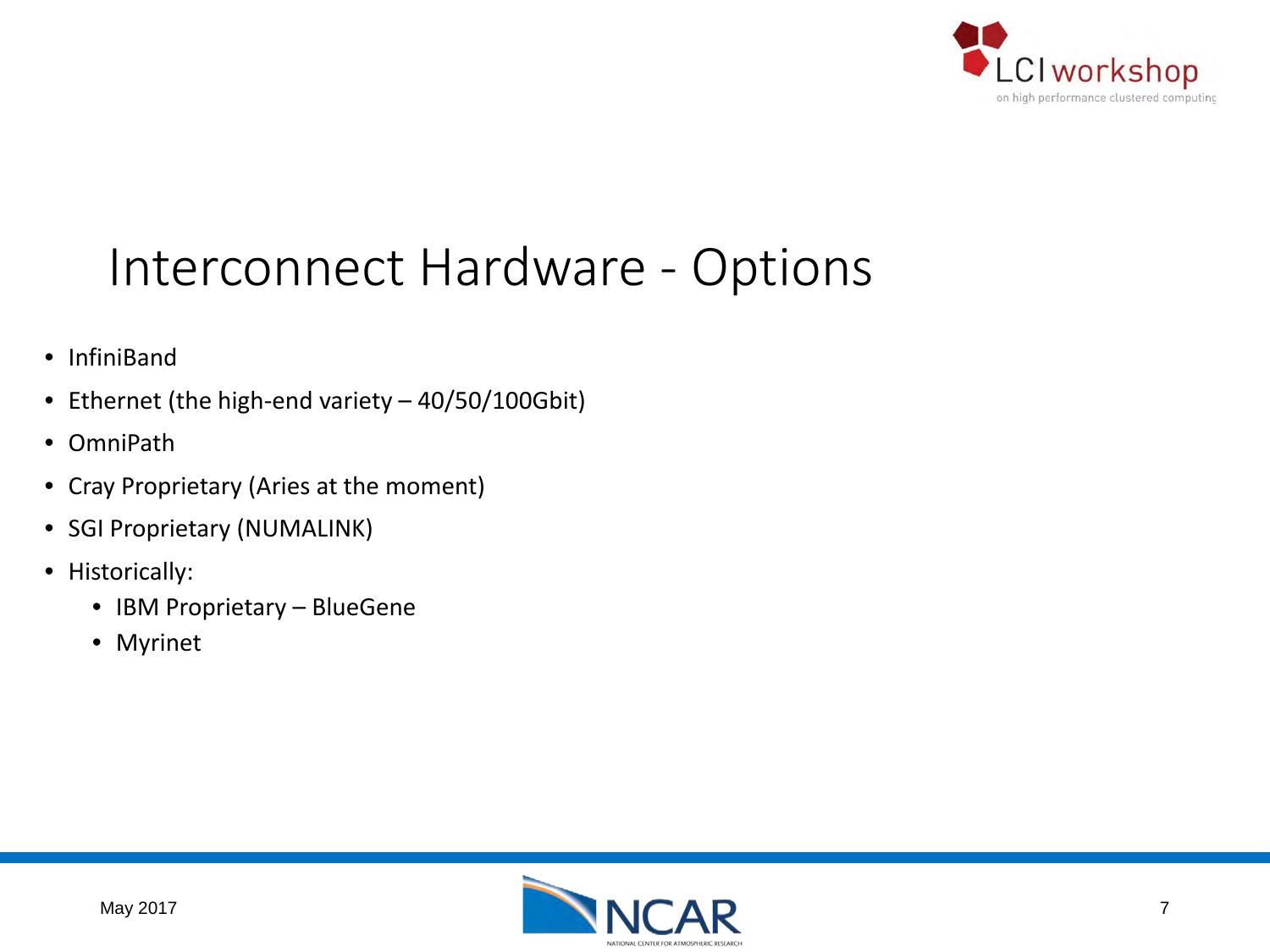

# InfiniBand

- Popular since the early 00's
- "Lossless"
- Standard, but only a few current manufactures
	- Nearly everyone (with IB) in HPC uses Mellanox gear (or someone else's stuff made with Mellanox ASICs)
	- Oracle and Obsidian also have some IB hardware
- Speeds are rated by generation and number of lanes
	- Current generation is EDR: 25 gigabits/lane
	- Current implementations almost always use  $4x$  effectively 100 gigabits
	- FDR (14gb/lane) and QDR (8gb/lane) can sometimes still be found in the wild
- Modern implementations use the QSFP+ connector (fiber or short copper runs)

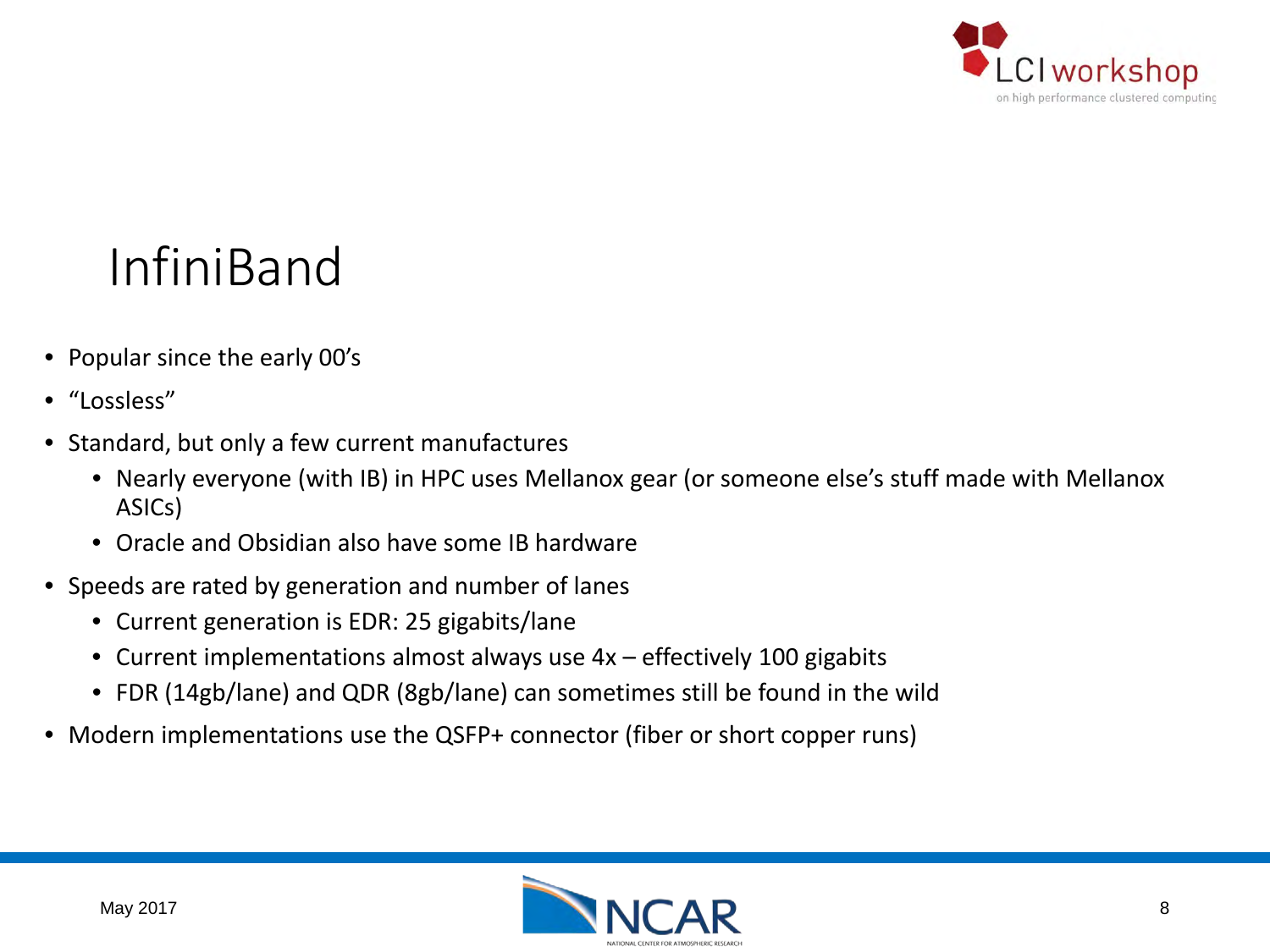

## InfiniBand

- Centrally Managed (everyone uses OpenSM)
- Verbs RDMA is the native API
- IP (or even emulated ethernet with recent kernels) available with significantly reduced performance
- Statically routed via a per-port linear forwarding table in nearly every case
- Subnet routing barely supported (hardware that can do this is very new)
- 16bit assigned addresses
- 64bit hardware addresses
- 128bit addresses for inter-subnet routing (again, barely any real hardware)

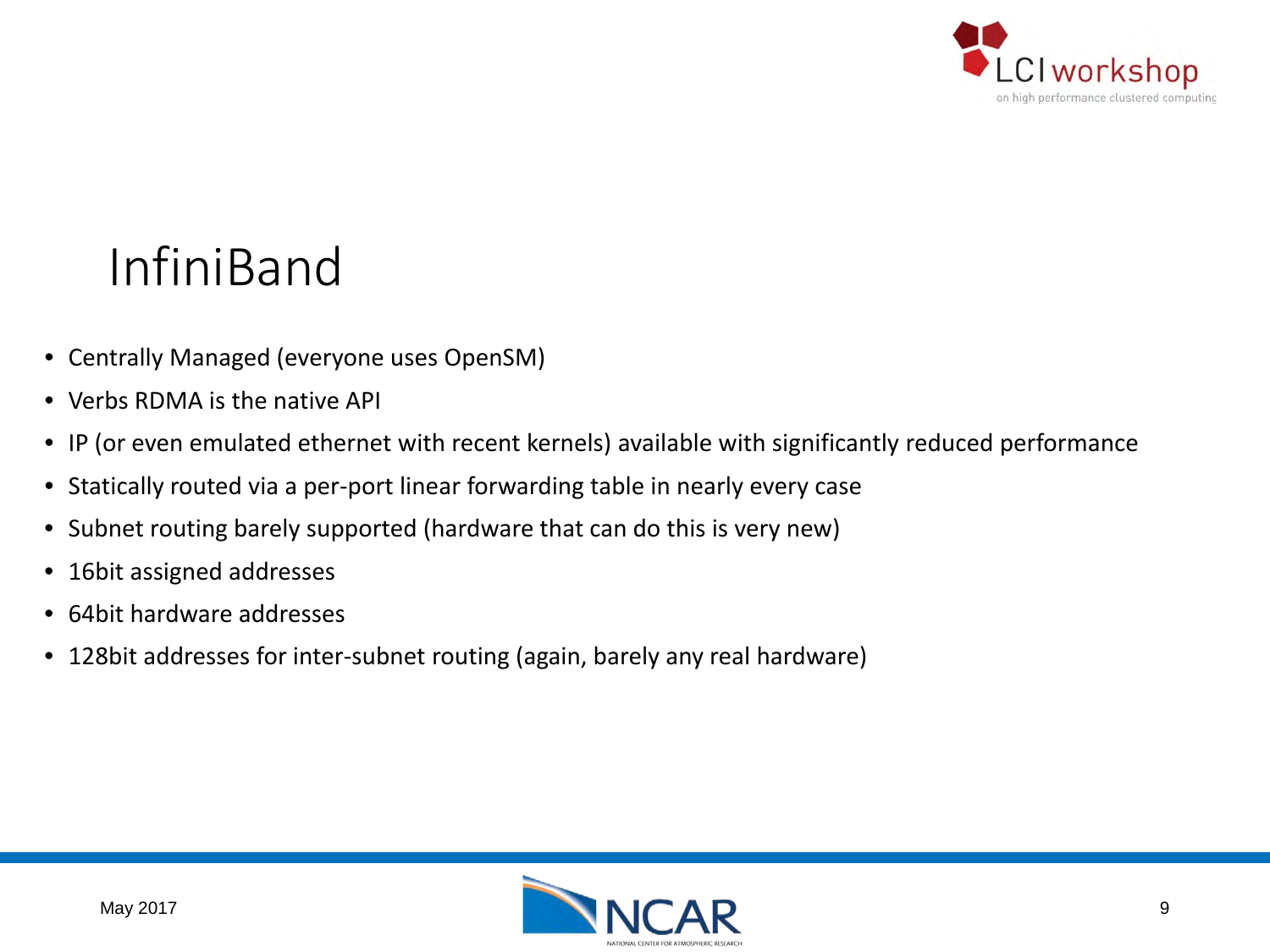

## InfiniBand - Terms

- LID: Local assigned address (like an IP address)
- GUID: Hardware address (like an ethernet MAC address)
- SM: Subnet manager: Centralized software that determines the routing table and various other network properties
- Queue Pair: A pair of queues used for RDMA transactions (one send queue, one receive queue). Could be a software construct, but they usually require some hardware resources on the NIC and are therefore finite in number
- HCA: "Host Channel Adaptor" : A network card (NIC)
	- Other high-speed interconnects sometimes call these "HFI": Host Fabric Interfaces or HBA: Host Bus Adaptors

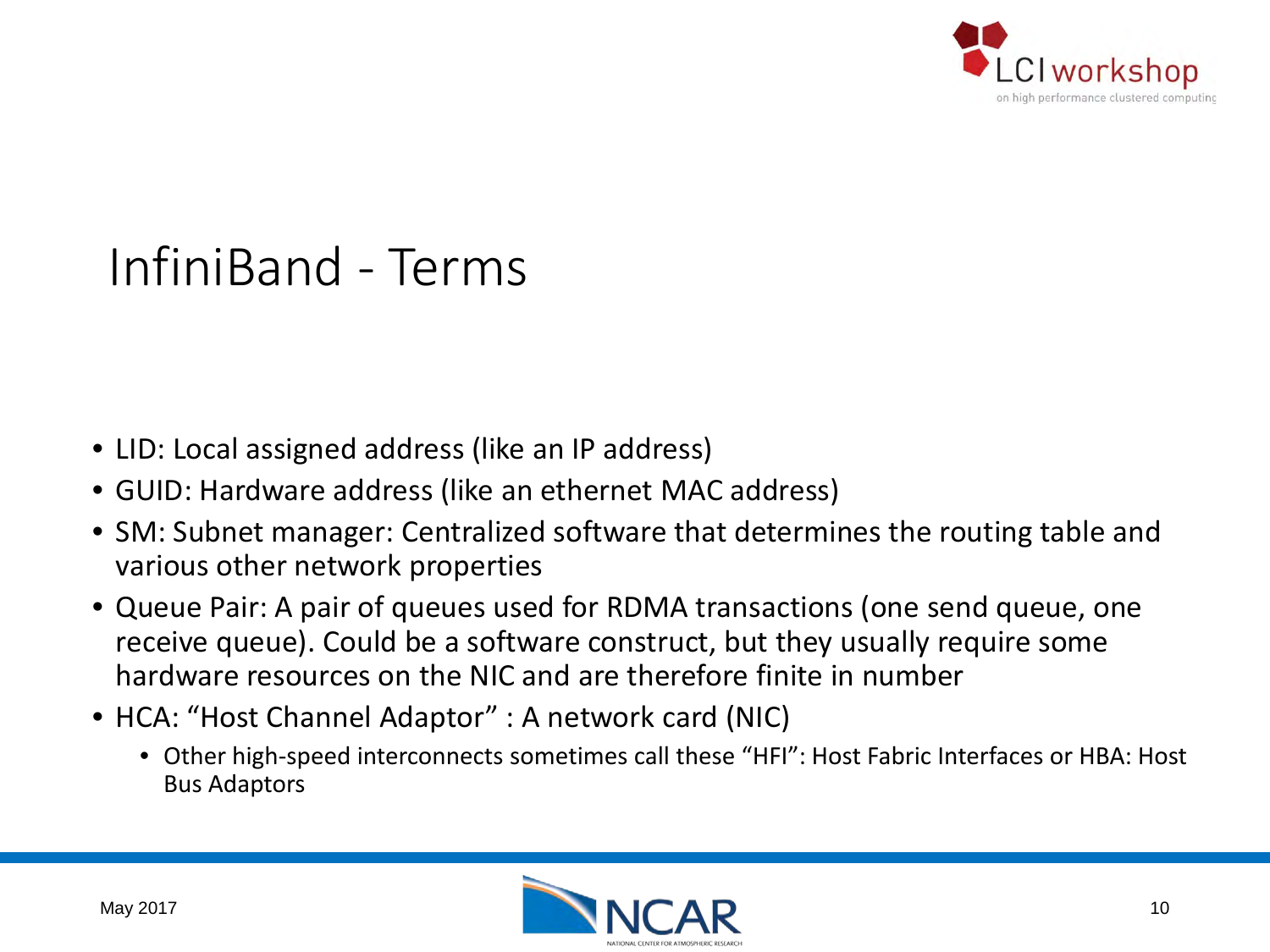

## InfiniBand

- Buy from one vendor and run consistent firmware versions
	- Hardware generations can mix in theory, but here be dragons!
- Low latency and good performance
- Good software support
- Simple tends to just work
- Some scaling limitations
	- 16bit addresses
	- Typically 36port switching unit (more on this later)

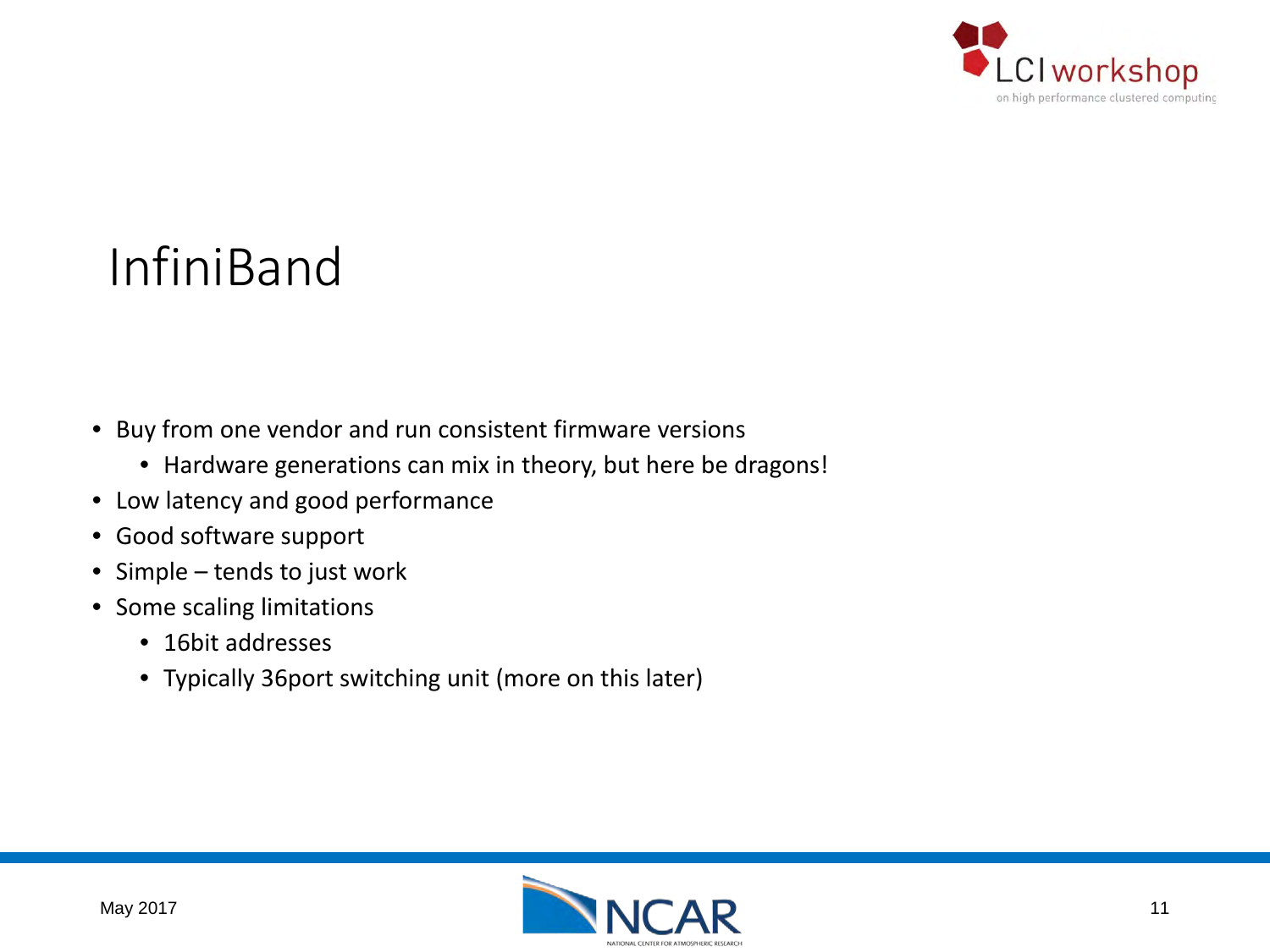

#### OmniPath

- Shiny new thing from Intel, based on QLogic's InfiniBand and Cray's interconnect IP
- Sort of like InfiniBand, but not compliant with the standard
- Lots of new management software
- 48 port switching unit
- Low latency, but not as much hardware offloading as Mellanox (yet?)
- Cheaper?
- Proprietary software interface, but can do IP or VERBS with significant performance loss
- Currently first generation, expect changes to come soon.

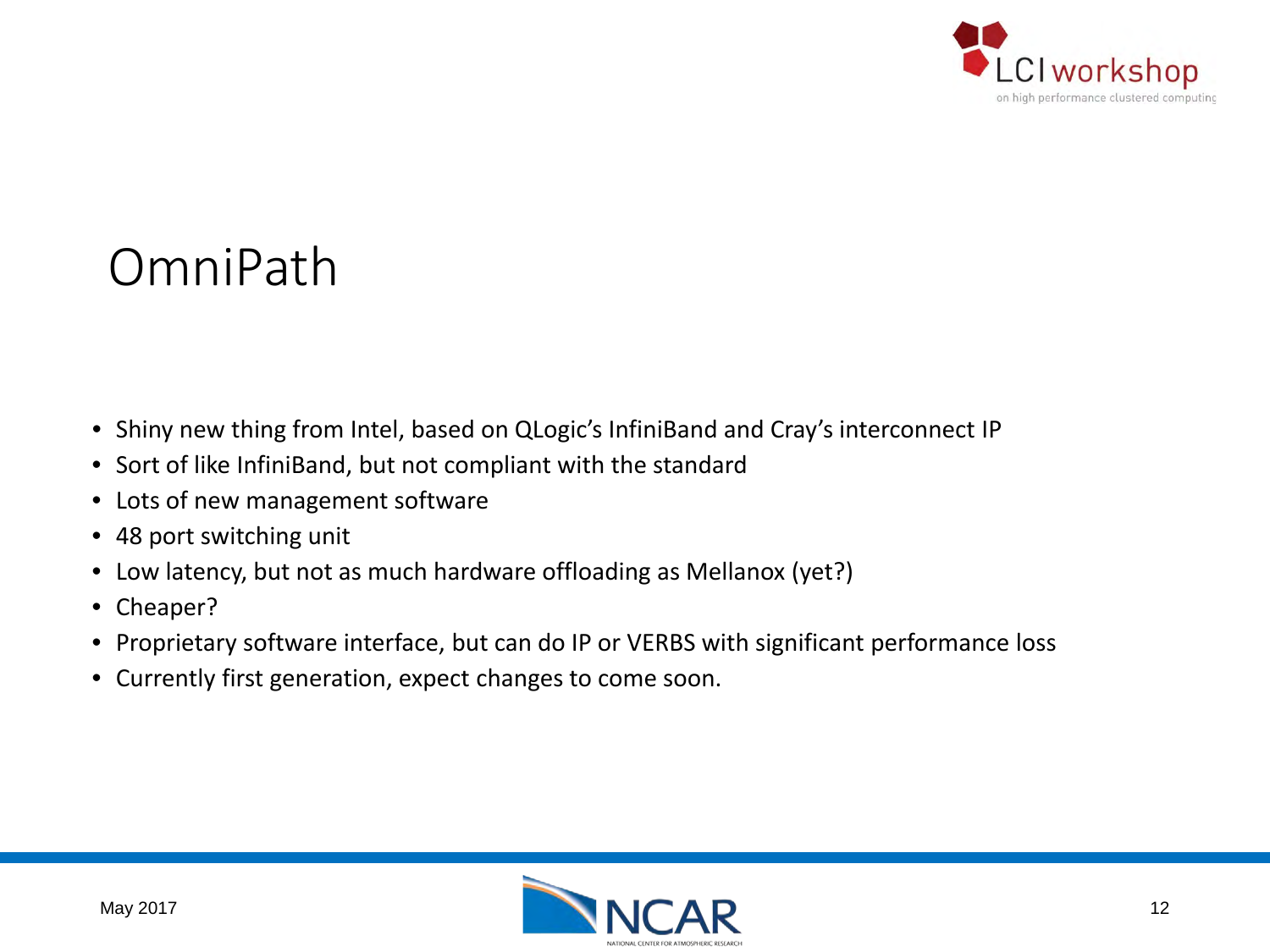

#### Ethernet

- Well understood, comes in lots of different flavors from many vendors
- Typically higher latency and more complexity than IB
- Plug and play, in theory
	- Higher speed variants tend to be a bit less reliable than you'd expect
	- Buy from a single vendor and/or test at small scale
- Familiar software TCP/IP is a first class citizen
- RoCE provides VERBS on certain vendor's hardware
	- Not that common in the real world
- Mellanox has a VERBS emulation layer and LibFabrics can operate over TCP if you don't have RoCE
- Lossy (unless you have fancy flow-control supporting NICs and switches) ECN

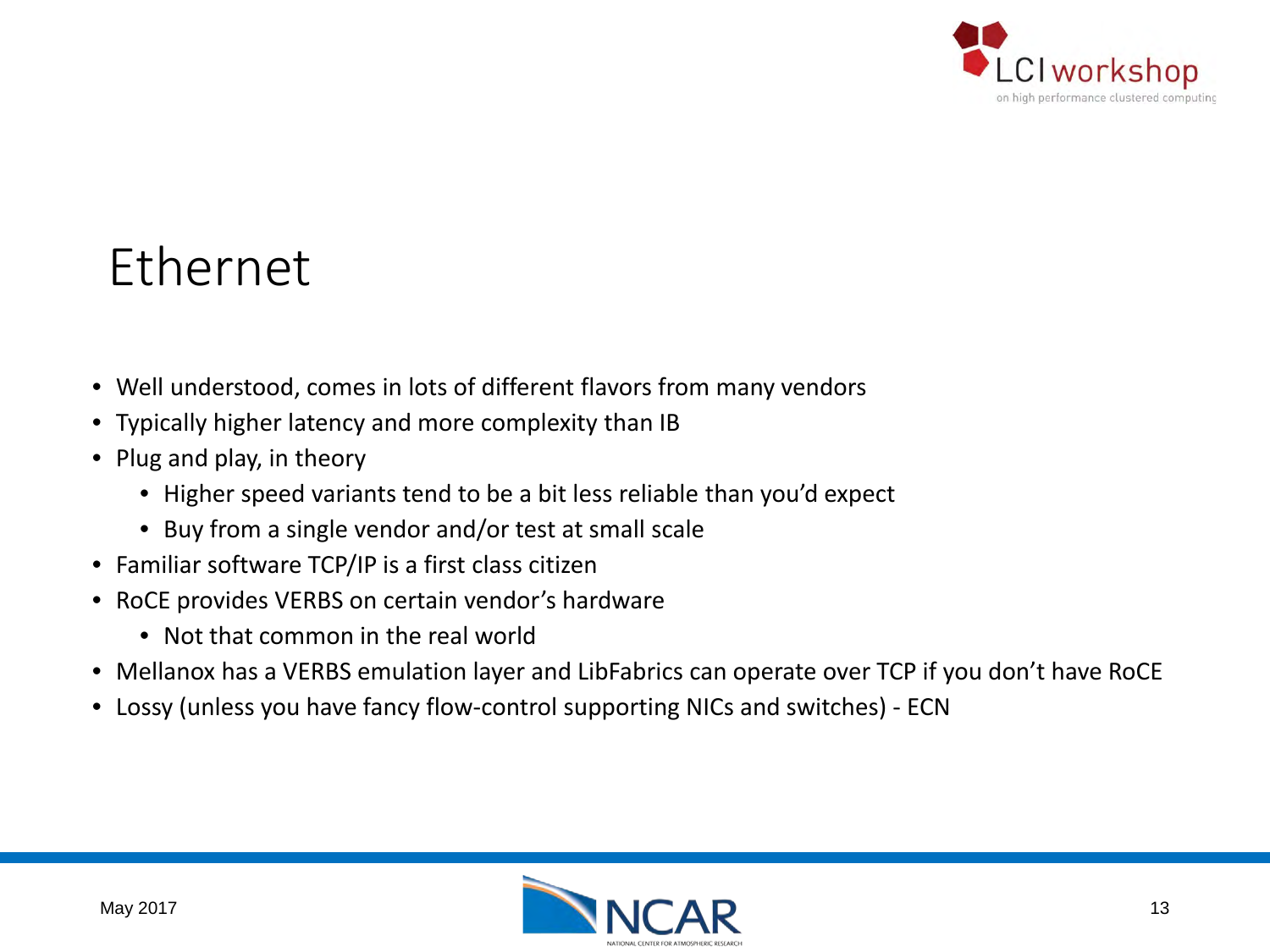

#### IP – Quick Review

- IPv4 addresses are four bytes, typically dotted, for example: 192.168.1.1
- A subnet mask is a bitmask used to mark which machines can communicate directly
	- For example, if my subnet mask is 255.255.255.0, then any machine with an address 192.168.1.\* can talk with any other machine with a similar address
	- 255.255.0.0 would mean 192.168  $*$  \* can talk
- Subnets can also be described in CIDR notation, which is a IP address prefix and a number of bits
	- 192.168.1.1/32 would be a single host
	- 192.168.1/24 would be 255 hosts and have a netmask of 255.255.255.0
- If you need to talk to a host outside your subnet, you send to a "gateway" which is on both subnets and it will forward your packets

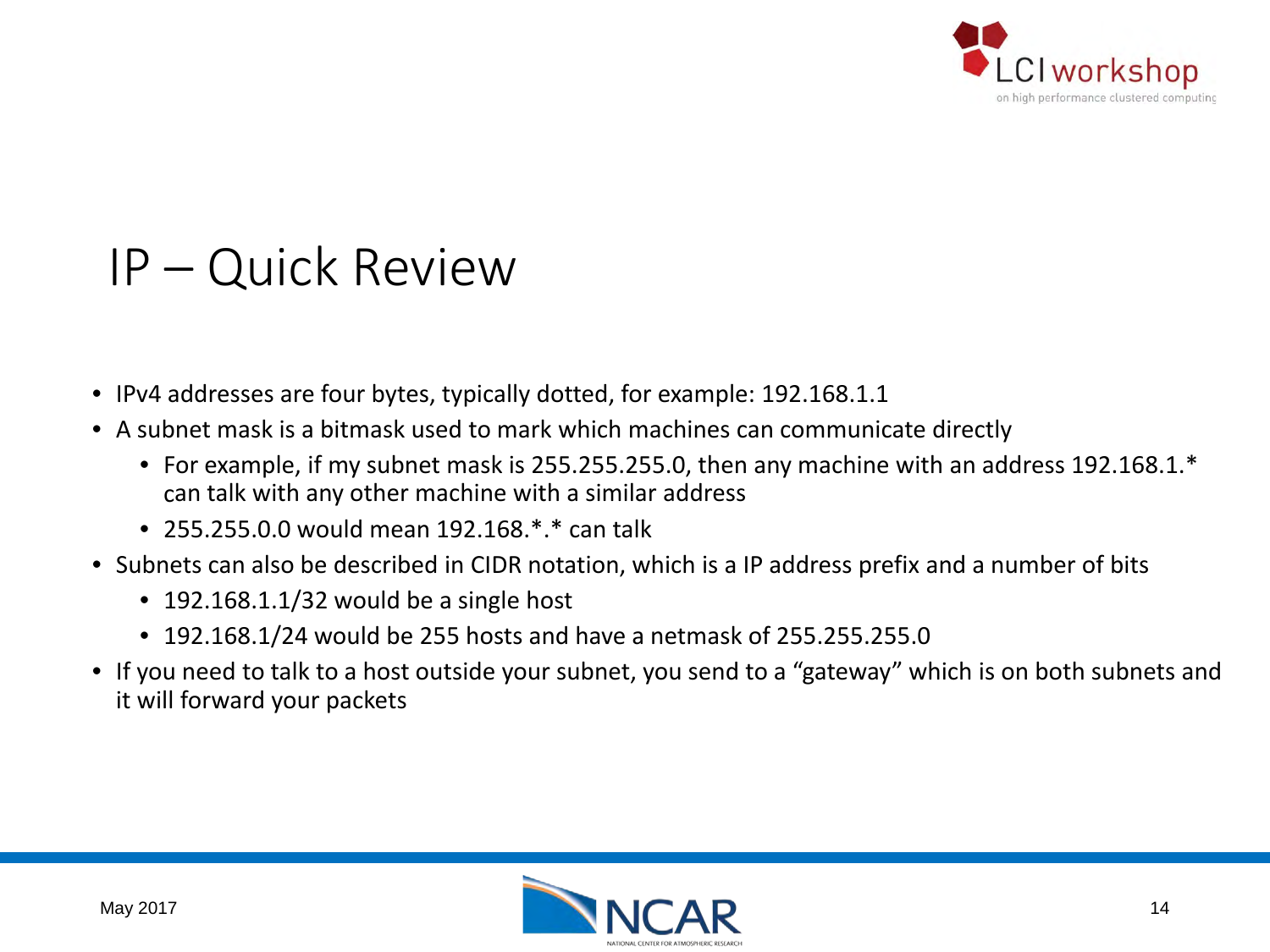

## Ethernet – Quick Review

- In a **switched** Ethernet network, each switch port tracks the hardware addresses of devices connected to each port. When you send a packet, it is forwarded to the port with the destination device connected
- The address table for each switch port is finite, so at large scale more sophisticated routing is required
- At the Ethernet level, networks can be subdivided by using "VLAN"s, in which case each packet is tagged with a VLAN number
	- Most **managed** switches can enforce that ports only receive packets for their assigned VLAN (or they can be configured to pass all packets with the tags)

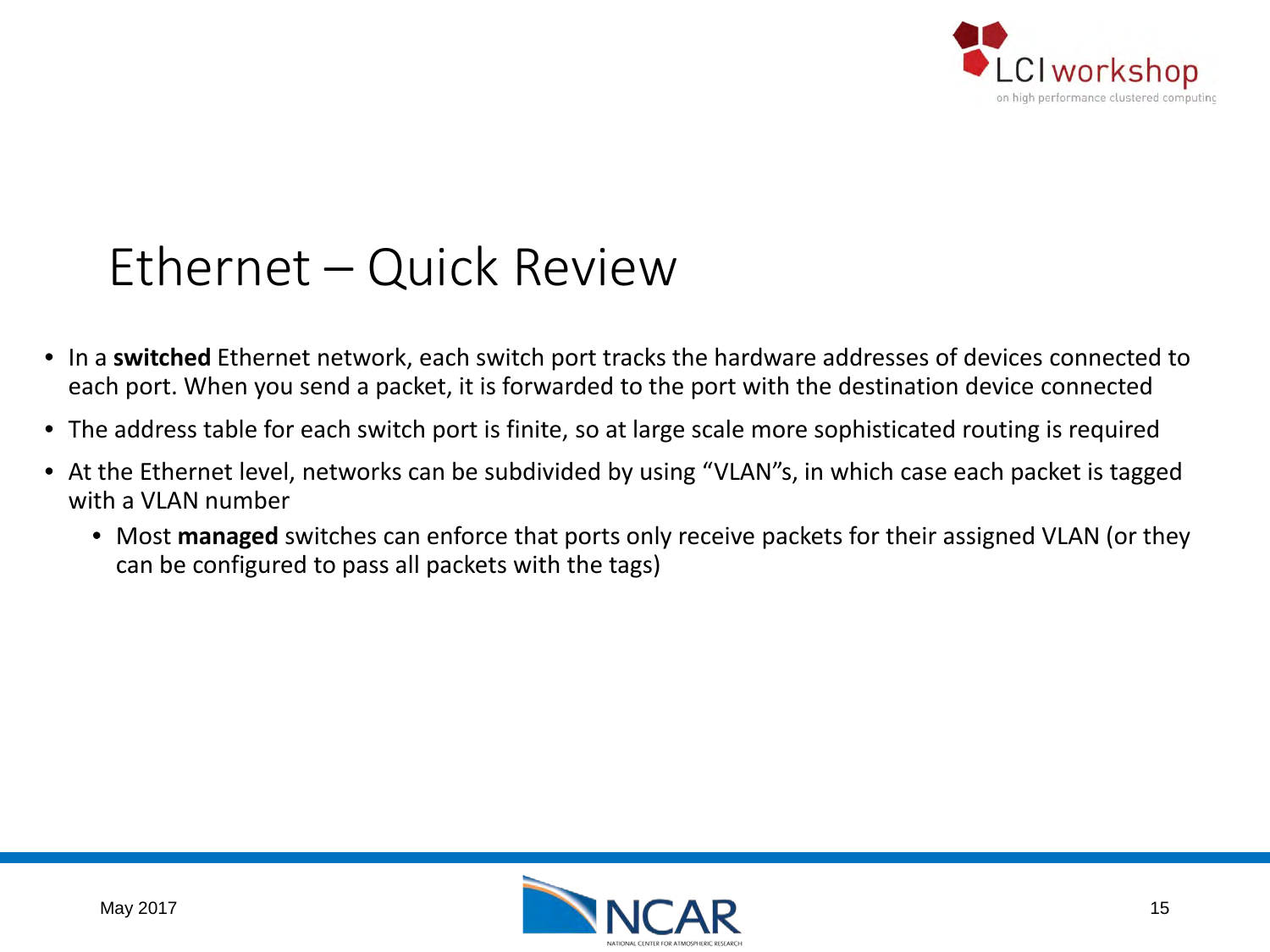

## Ethernet – Quick Review

- Ethernet doesn't handle redundant paths particularly well
	- Redundant links might be disabled by the spanning tree protocol (given smart switches)
	- Or packets might just get forwarded around in circles ;-(
- Various protocols exist for aggregating the performance of multiple ports (or using them in failover configurations). This is often called "bonding" or link aggregation and requires configuration on both sides of the link
	- LACP is a common protocol for managing bonds
	- Relies on hashing of the packet headers to distribute packets
		- $\bullet$  4x 10Gb links  $!=$  1x 40Gb link
- More recently, "Software defined networking" has started to become popular, which allows for fancier topologies.

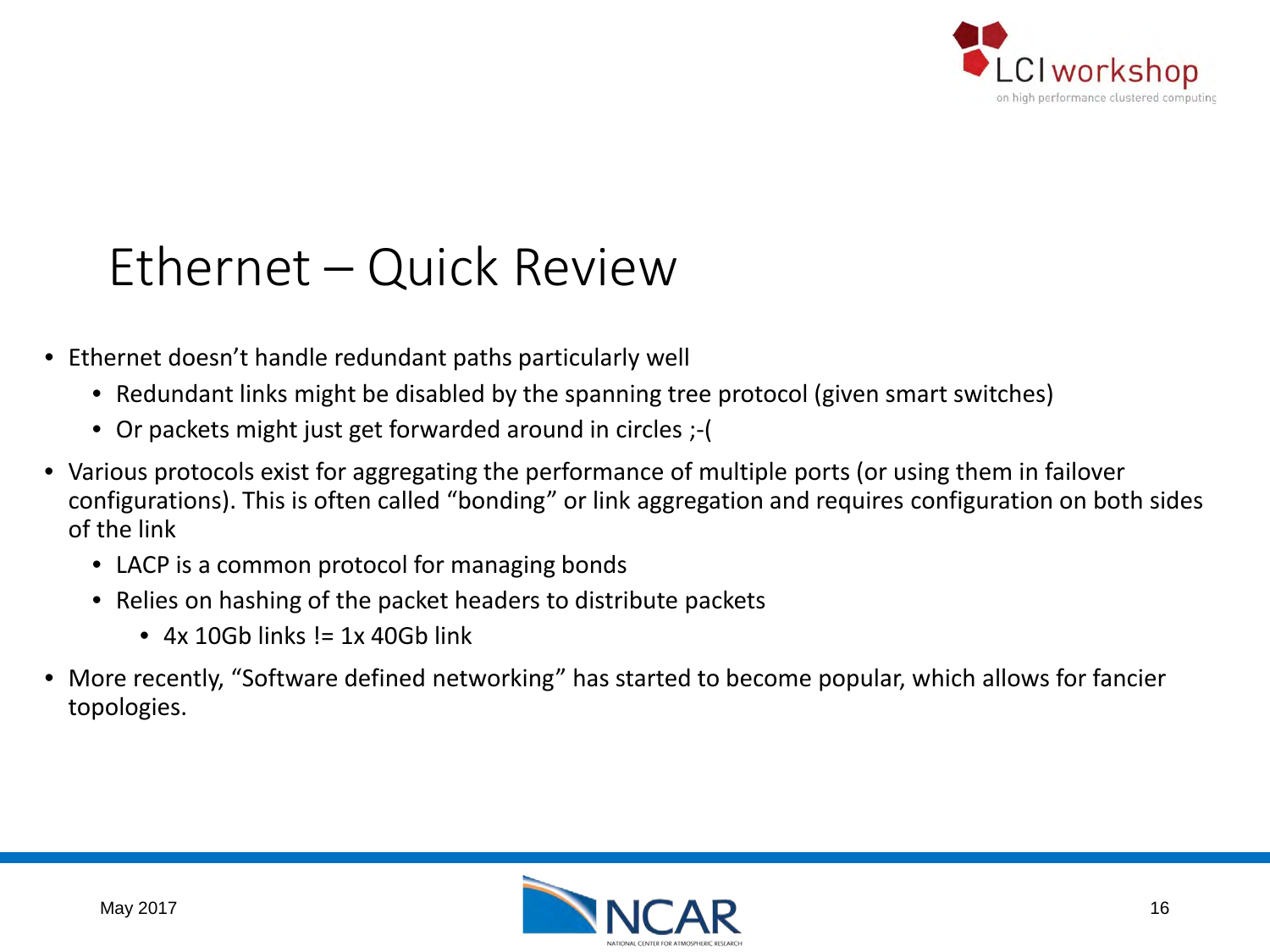

### Proprietary Interconnects

- Can be good or bad Single vendor is usually a good idea
- Consider whether your workload works on the vendor's MPI
- Does your PFS support the vendor interconnect?
- Expandability?
- Can you interoperate with other technologies? Do you want to?
- Can the vendor support the product for your desired system life?
- Smaller support options
	- Lots of InfiniBand installs you can Google
	- …but some vendors have very good user groups.

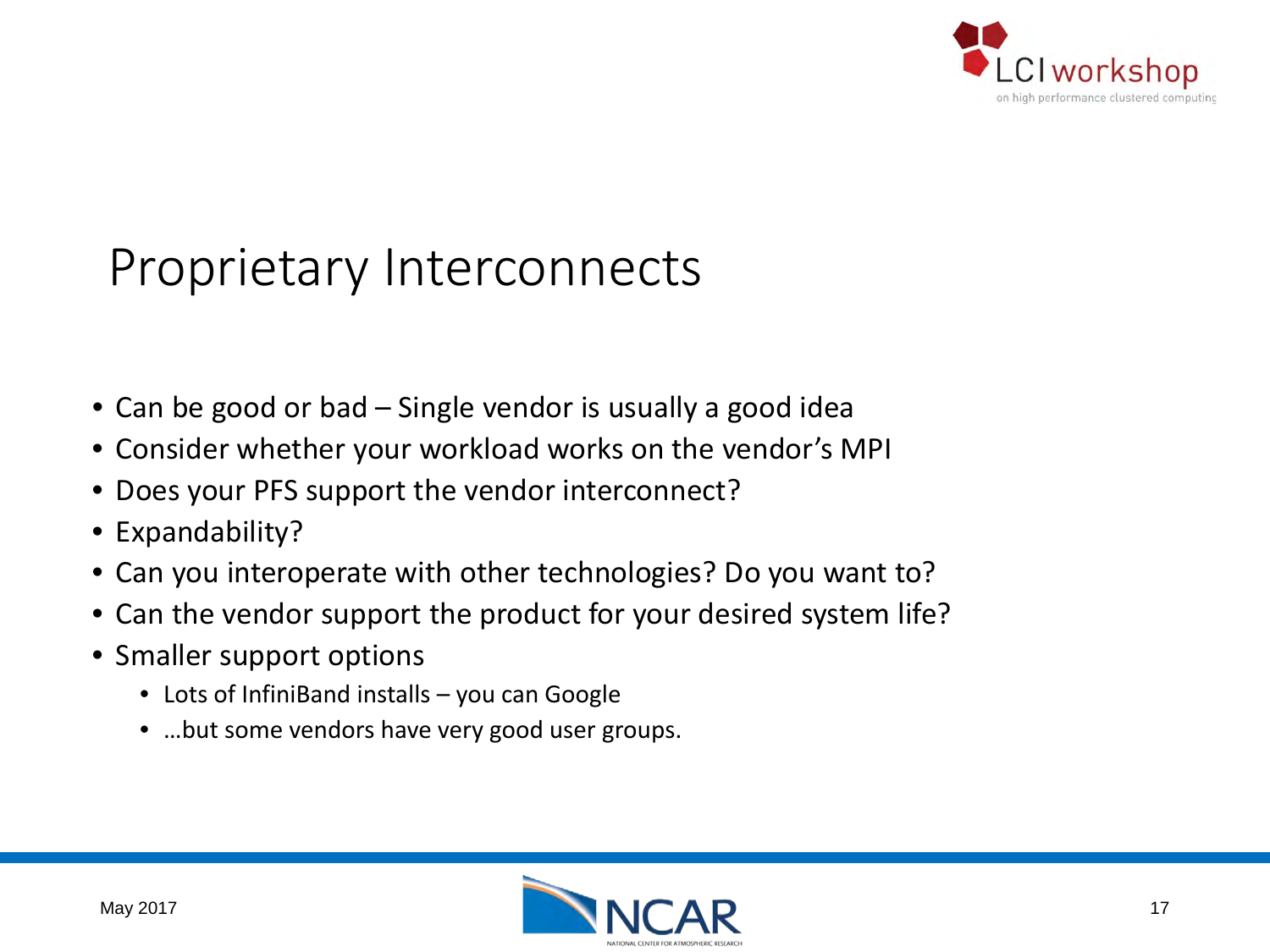

# Proprietary Interconnects – NUMALink/UV

- Maybe a cluster/traditional network isn't right for you
- Multi-socket machines have a "network" on the motherboard interconnecting the CPUs
- NUMALink lets you extend this to a few racks of machines while maintaining a **single system image**
- Run threaded applications (or even single processes, really slowly) with (up to) the resources of several racks of hardware.
- Expensive, but really convenient for non-distributed memory workloads
- NUMALink is made by SGI/HPE, but others have tried similar things (Oracle still has some 16 socket SPARC systems for example).

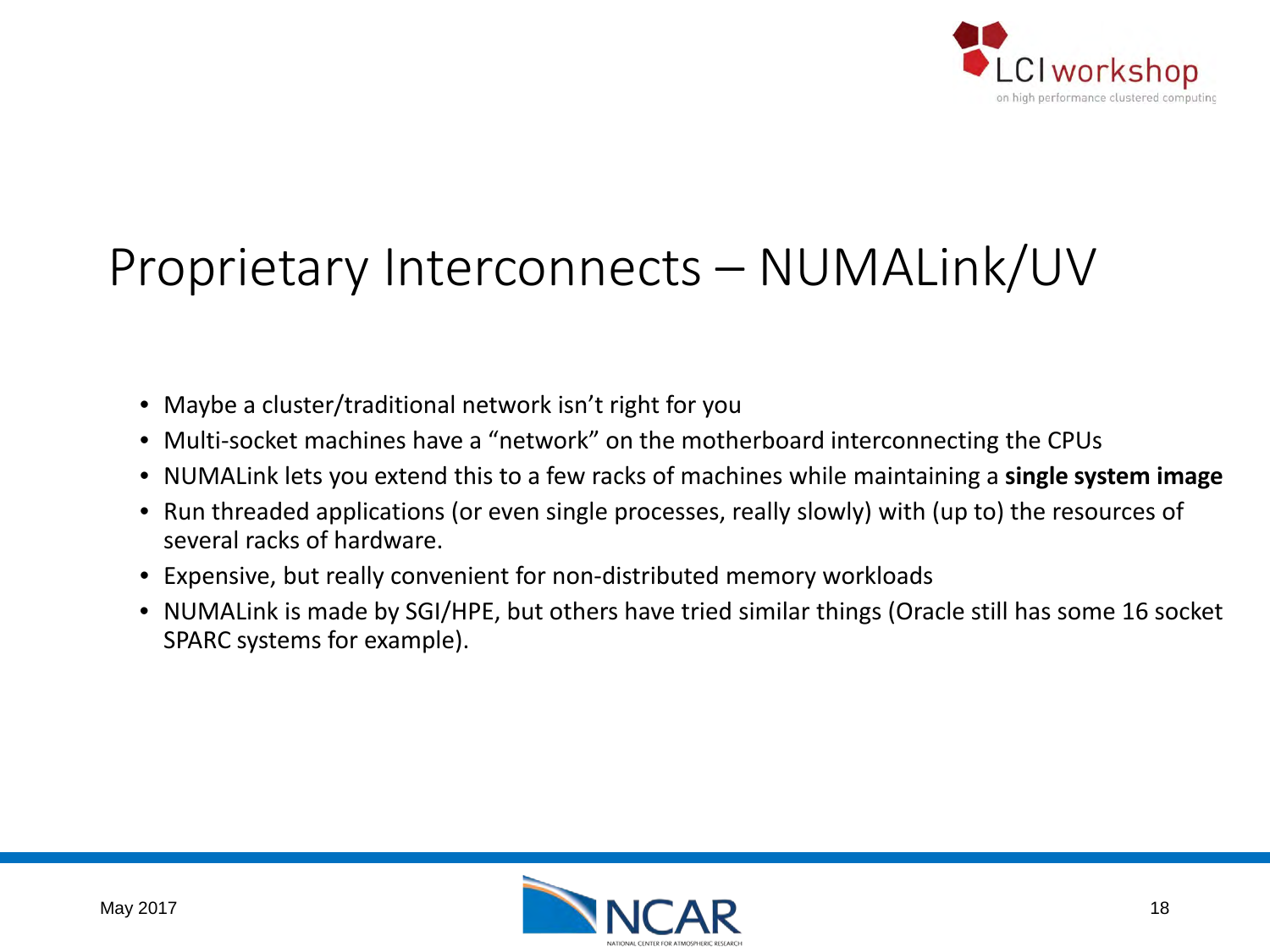

## Management Networks

- For system administration
	- pdsh/ssh/software updates/config management/etc
	- Monitoring/sensors
- Depending on the high-speed interconnect, may be needed for job launch and user access
- Depending on compute node type (stateless) maybe be used during boot
- Typically used for Lights-Out Hardware interface
	- IPMI
	- Might want to put IPMI/hardware on separate VLAN(s) for security
- Needs to be cheap and reliable but not necessarily fast
- Sometimes used for compute node internet access, especially if your main interconnect doesn't support IP well (more on that later)
- Usually gigabit Ethernet

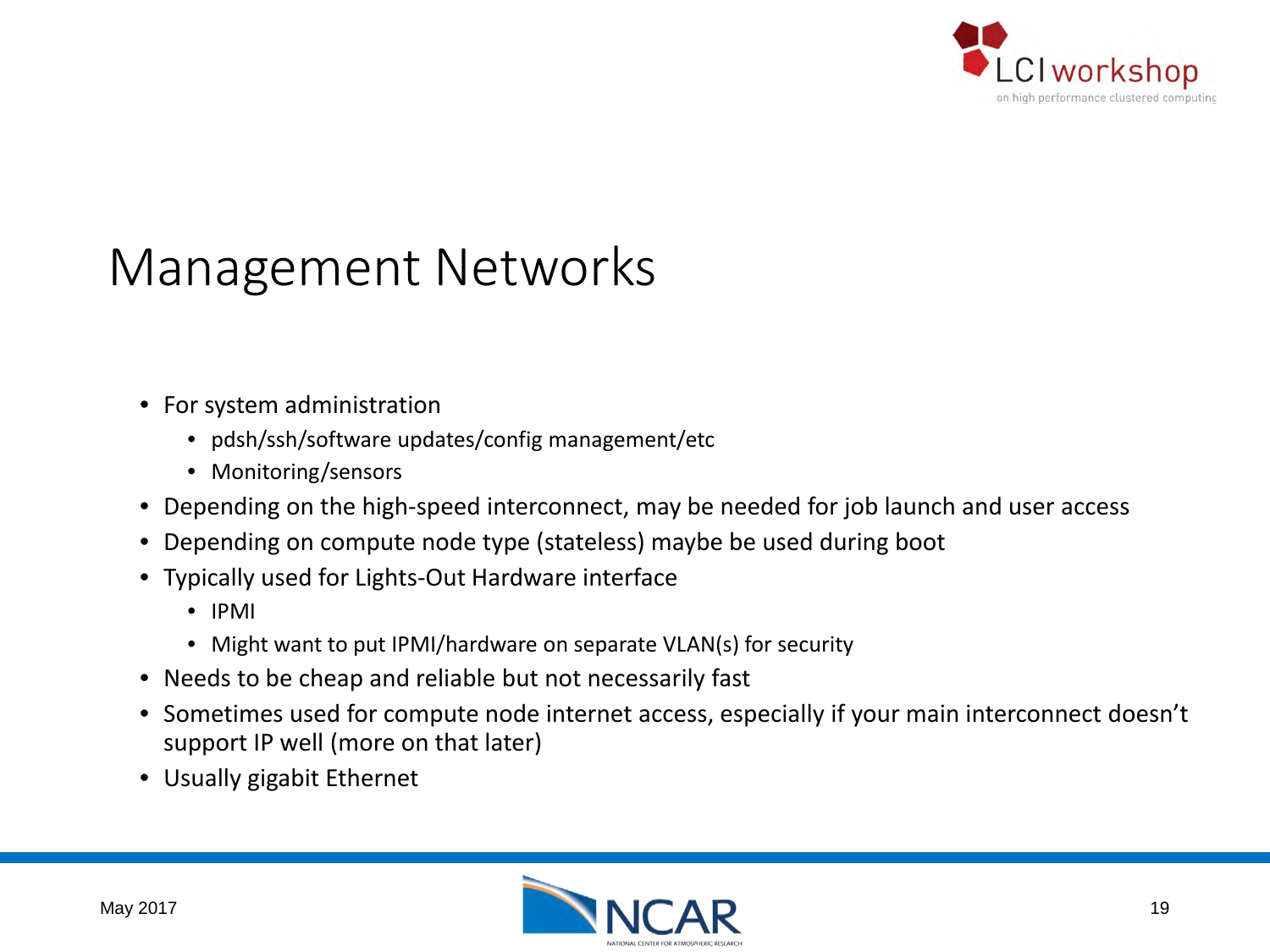

#### Stateless Nodes

- One way to save cost on compute nodes is to not include disks and instead boot over the network
- PXE Protocol typically used
	- Pass a file to download from a tftp server in a DHCP response
	- Firmware downloads that file (a Linux kernel, for example) and boots it
- Semi-supported over InfiniBand
- Typically done over the management network
	- Might be a reason to make your management network reasonably fast
		- xCAT
		- Cobbler
	- Multicast is sometimes used, which can require switch support
		- SystemImager/SGI SMC

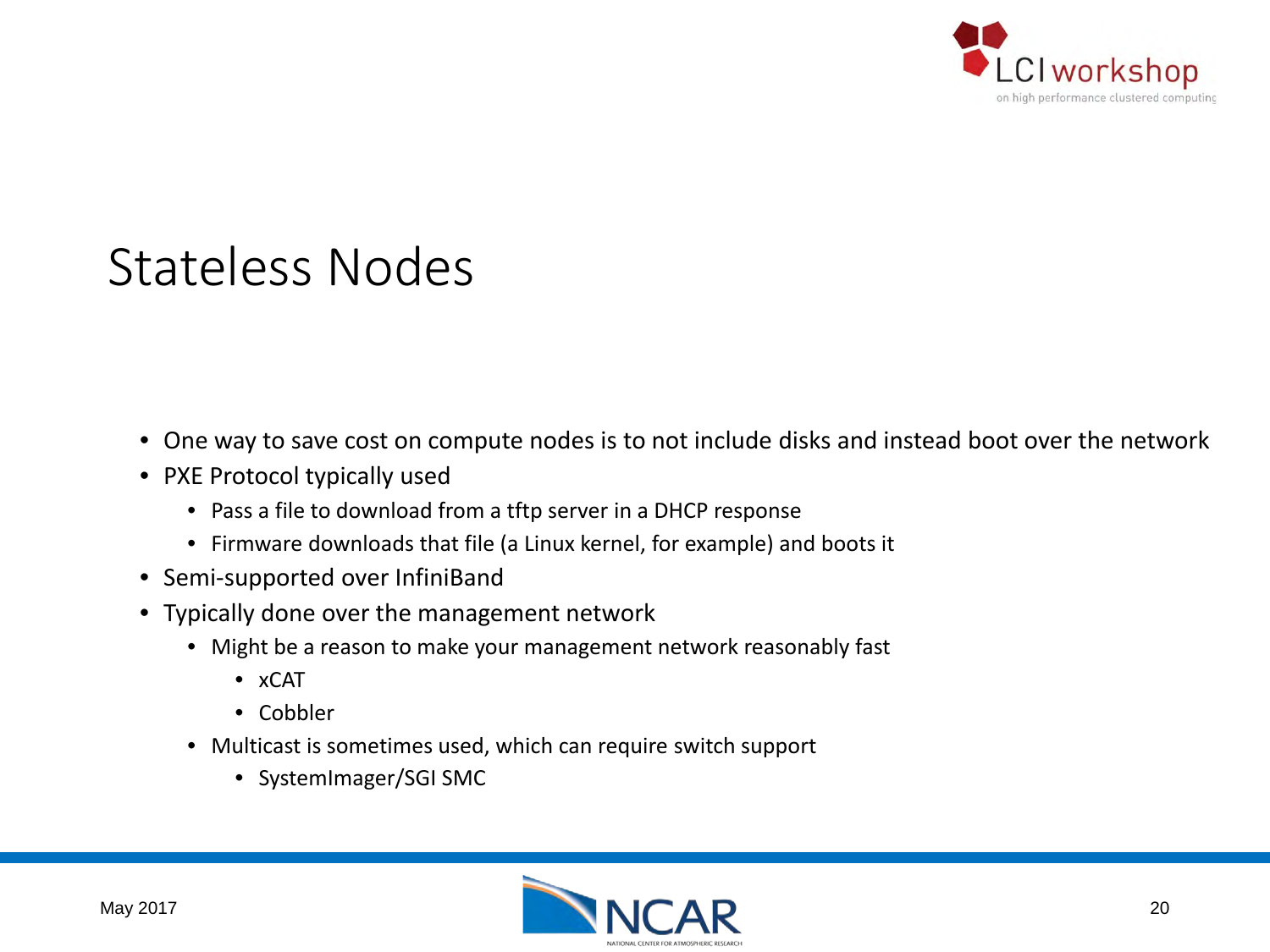

## Internet/WAN

- Usually Ethernet, Obsidian and Mellanox (MetroX) have products for long haul IB for interconnecting sites
- Usually have a security boundary between the WAN and the rest of the cluster
	- Dedicated login/head nodes
	- External interface is typically ssh (one-time-password recommended!)
	- May have other site specific firewall considerations
- Compute nodes are typically behind some kind of NAT, but could be publicly addressable (if you have address space to burn).
- Consider redundancy and whether your applications can handle multipath routing
- Lots of vendors/site specific hard to give general advice

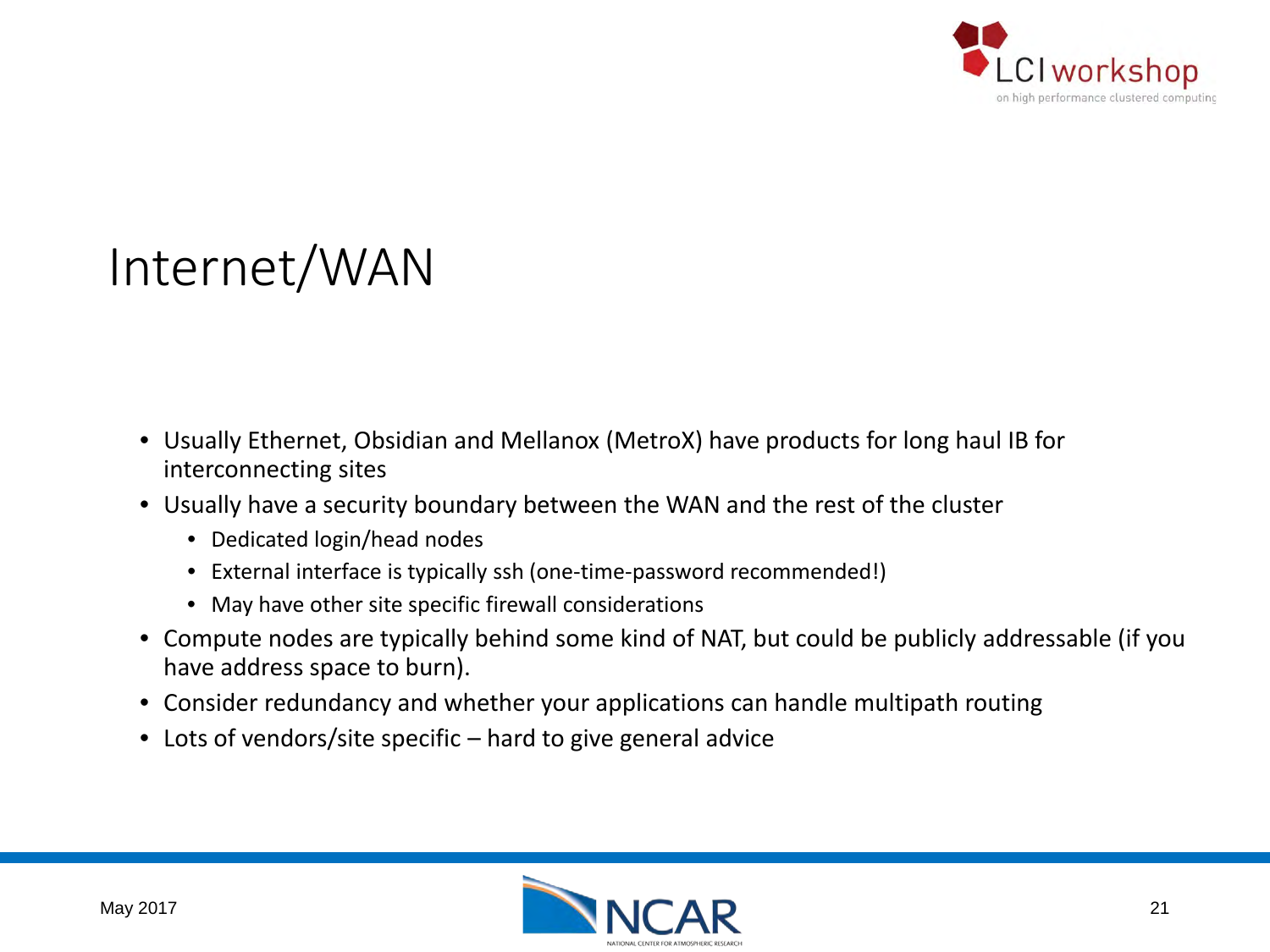

## Topology

- I have more than ~48 nodes, but I can't buy a switch that big. What do I do?
- I bought this many hundred port switch, but the performance is bad, why?
- Wow networks are expensive!
- Do your applications really need every node to be able to talk to every other node simultaneously (one definition for a "non-blocking" network)?
- Can we oversubscribe uplinks a bit and save money?
	- How should we do so?

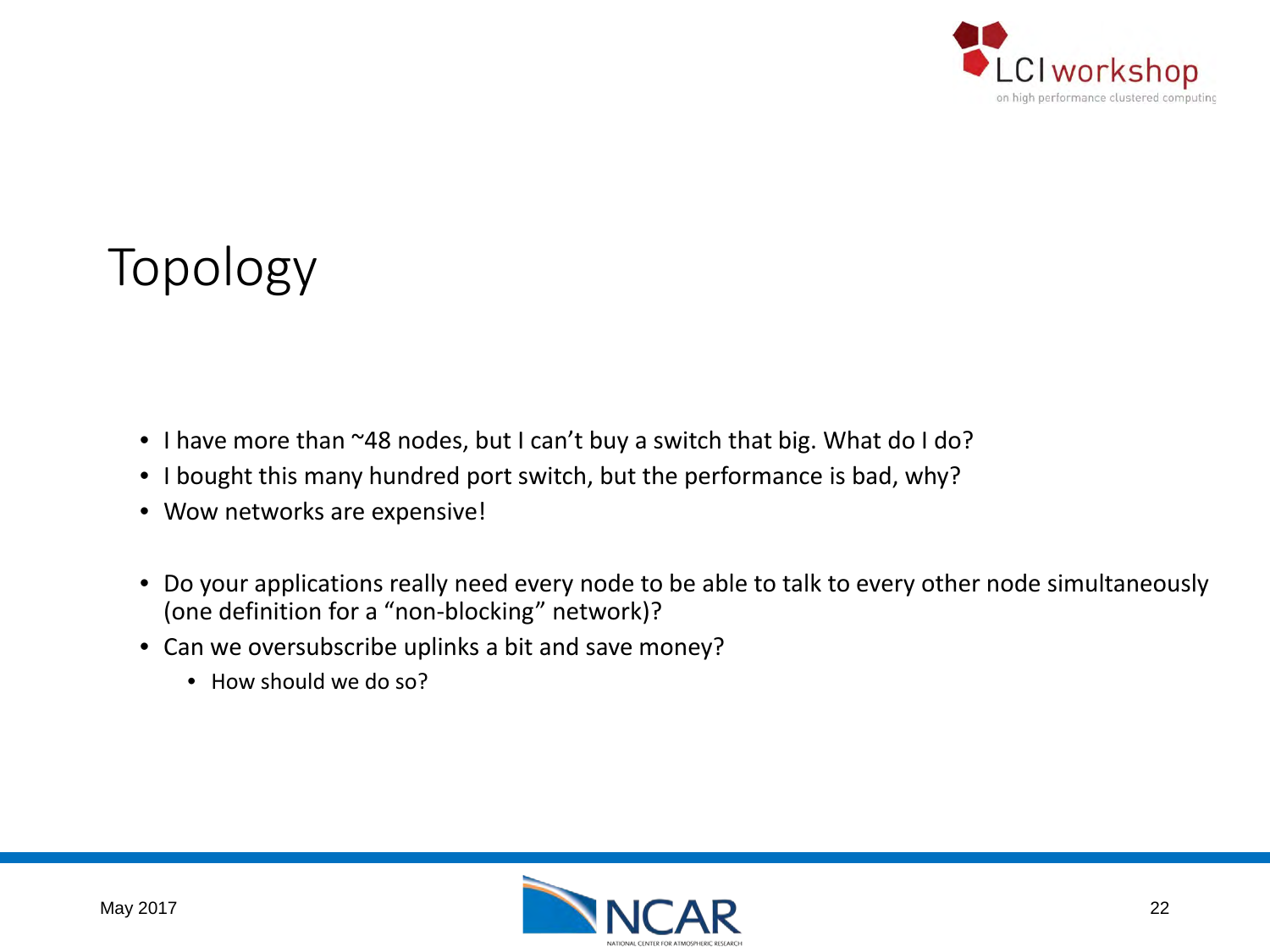

# Topology – Design Goals

- Maximum bandwidth between any two points
- Minimum latency between any two points
	- Minimize hops most of the latency is in switching/processing
- Keep the cables short
	- ... Or use less of them
- Costs are per {switch, port, cable}
- Want collective operations to be fast (for most HPC workloads)
- Redundancy, filesystems, etc may impose additional requirements

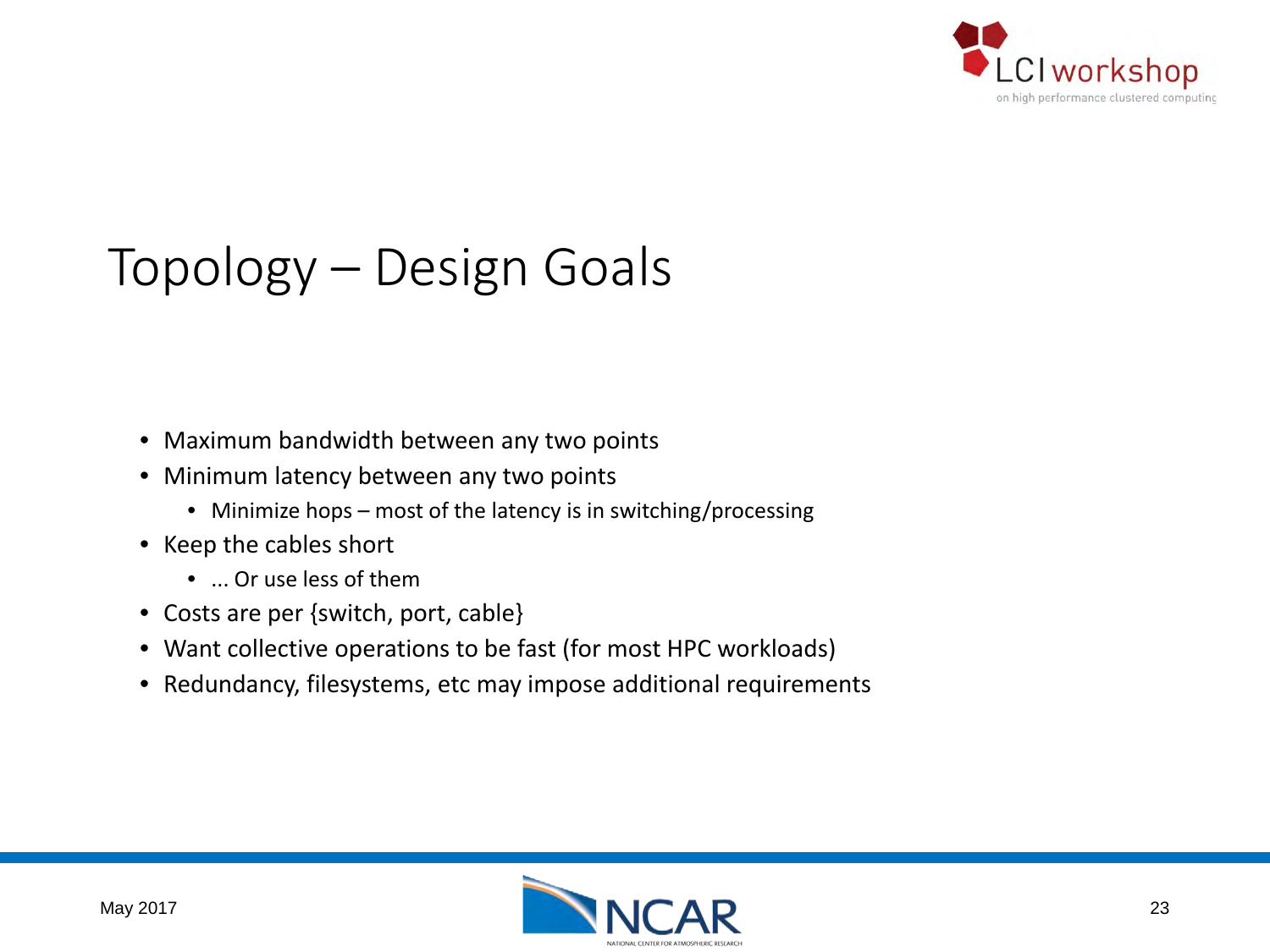

## Topology: Crossbar

- Everything can talk to everything else directly
- Basically a big matrix of wires
- Doesn't scale at all, but is often the basic element used to build up other types of networks
- 36 ports for most current InfiniBand, 48 port available for Ethernet and OmniPath
- Even single switches might have a "blocking factor" and are therefore not really crossbars
	- Read the specs when purchasing network gear  $\odot$

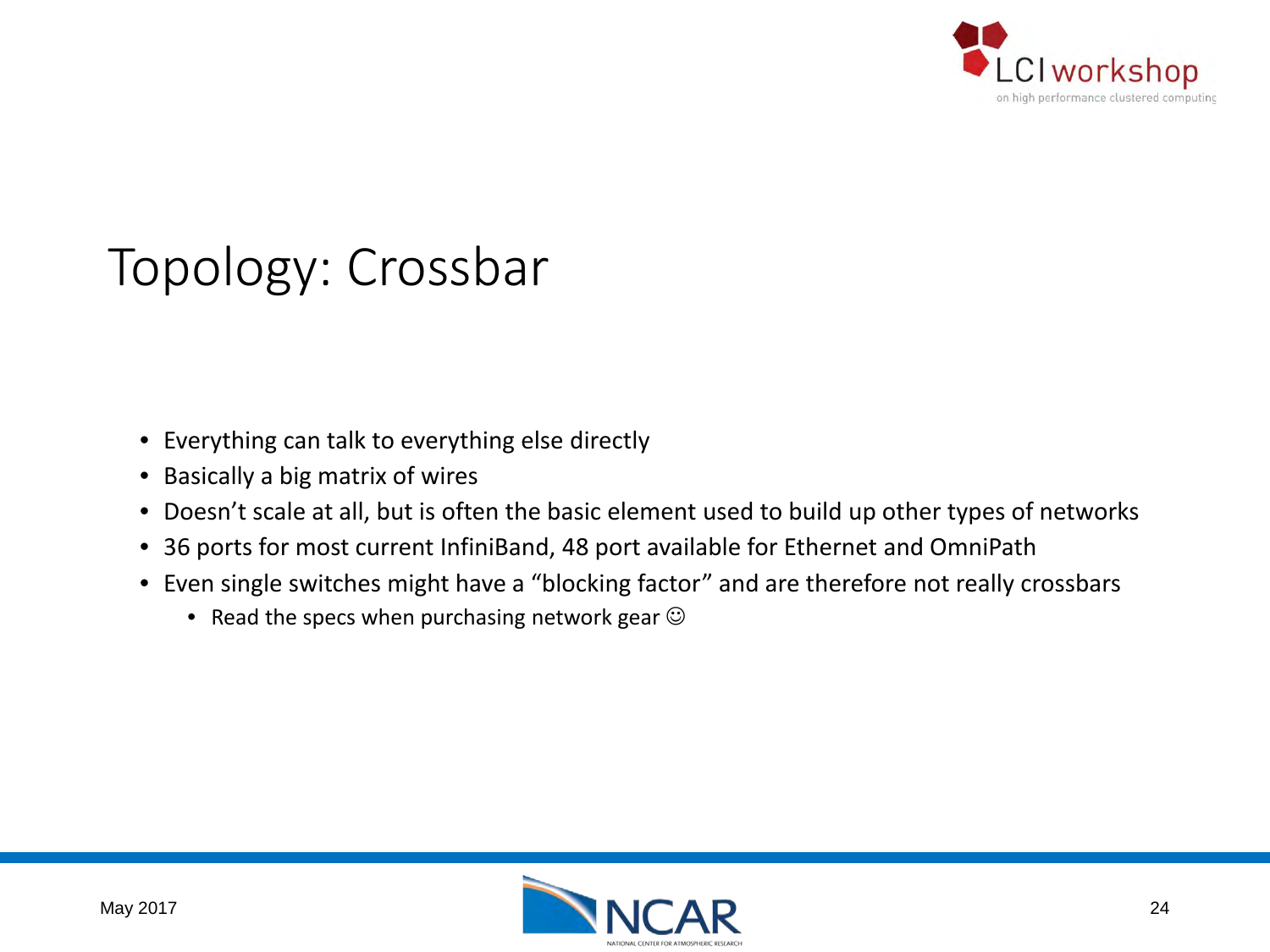

# Topology: Types of Switches

- "Leaf" or "Top of Rack" ("TOR")
	- Switching unit that connects directly to compute nodes
	- Typically one or more in each rack to simply cabling
	- Typically 24-48 ports
		- Mellanox IB is 36 ports
		- OPA is 48 ports
- Director
	- Large switches which aggregate connections from the leaf switches
	- Typically not a flat crossbar
	- Hundreds to a thousand ports per chassis is typical
	- **Expensive**

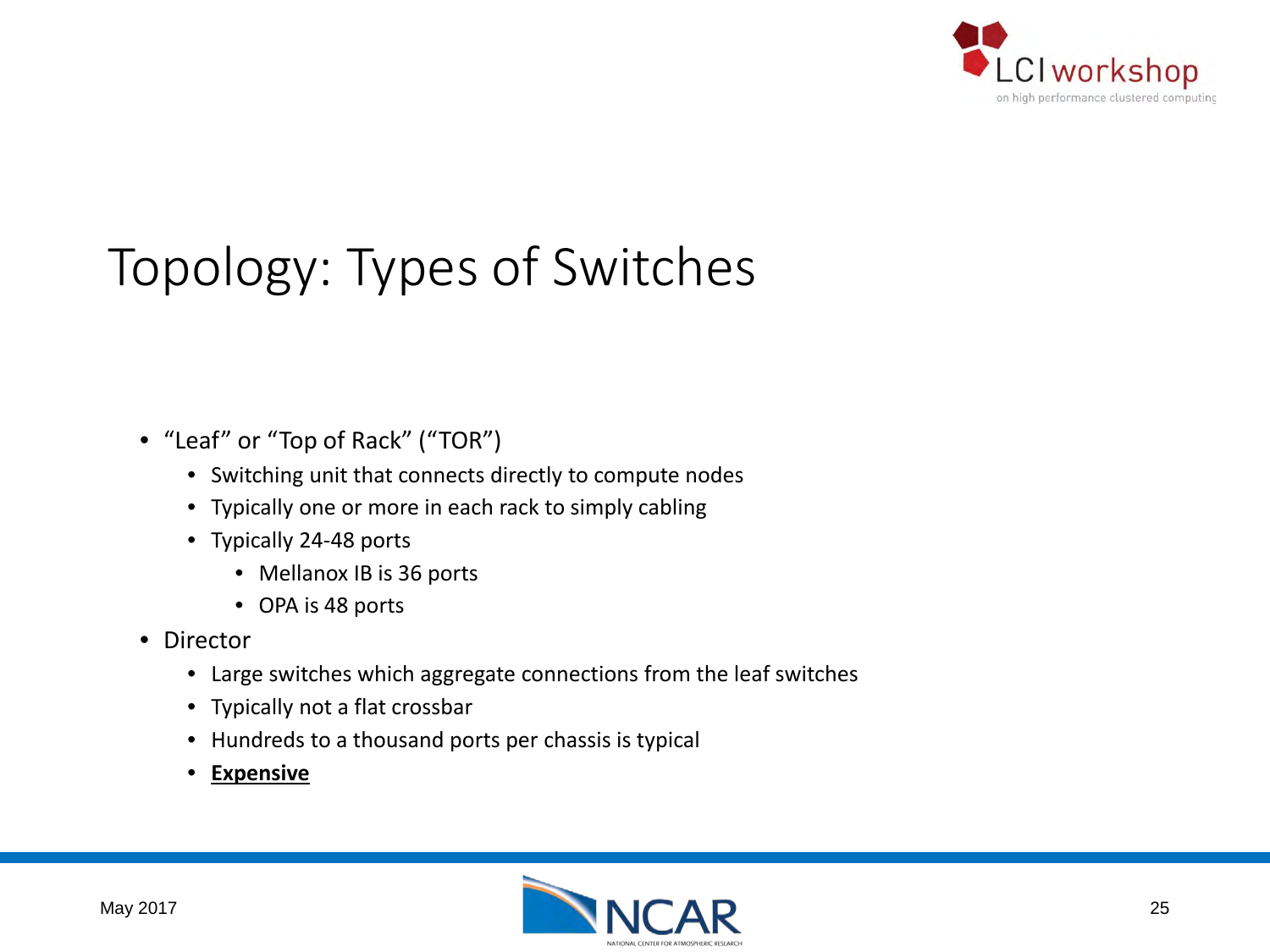

## Topology: Island

- Simple way to scale up a network
- Buy a bunch of crossbar switches and connect them
- Cheap and simple. Good performance within each "island"
- Not so good performance system wide

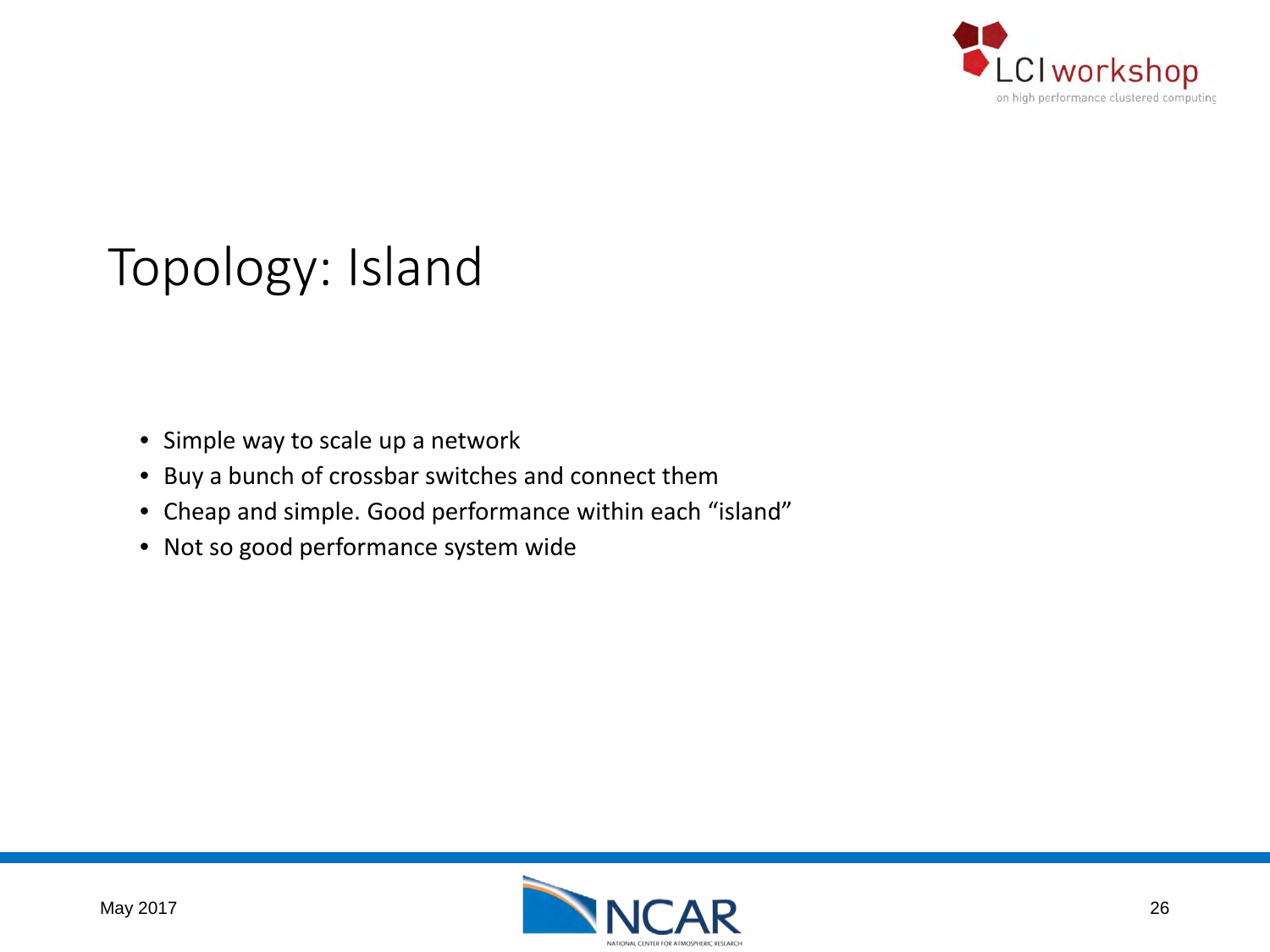

### Topology: Fat Tree

- Build a tree of switches
- Half the ports on each switch go to other switches higher in the tree
	- To save cost, you could use less than half the ports as uplinks and end up with an oversubscribed or "trimmed" tree at the cost of performance
- Half the ports go to other switches lower in the tree or to compute nodes
- Still non-blocking, and scalable
- Cost grows rapidly with scale

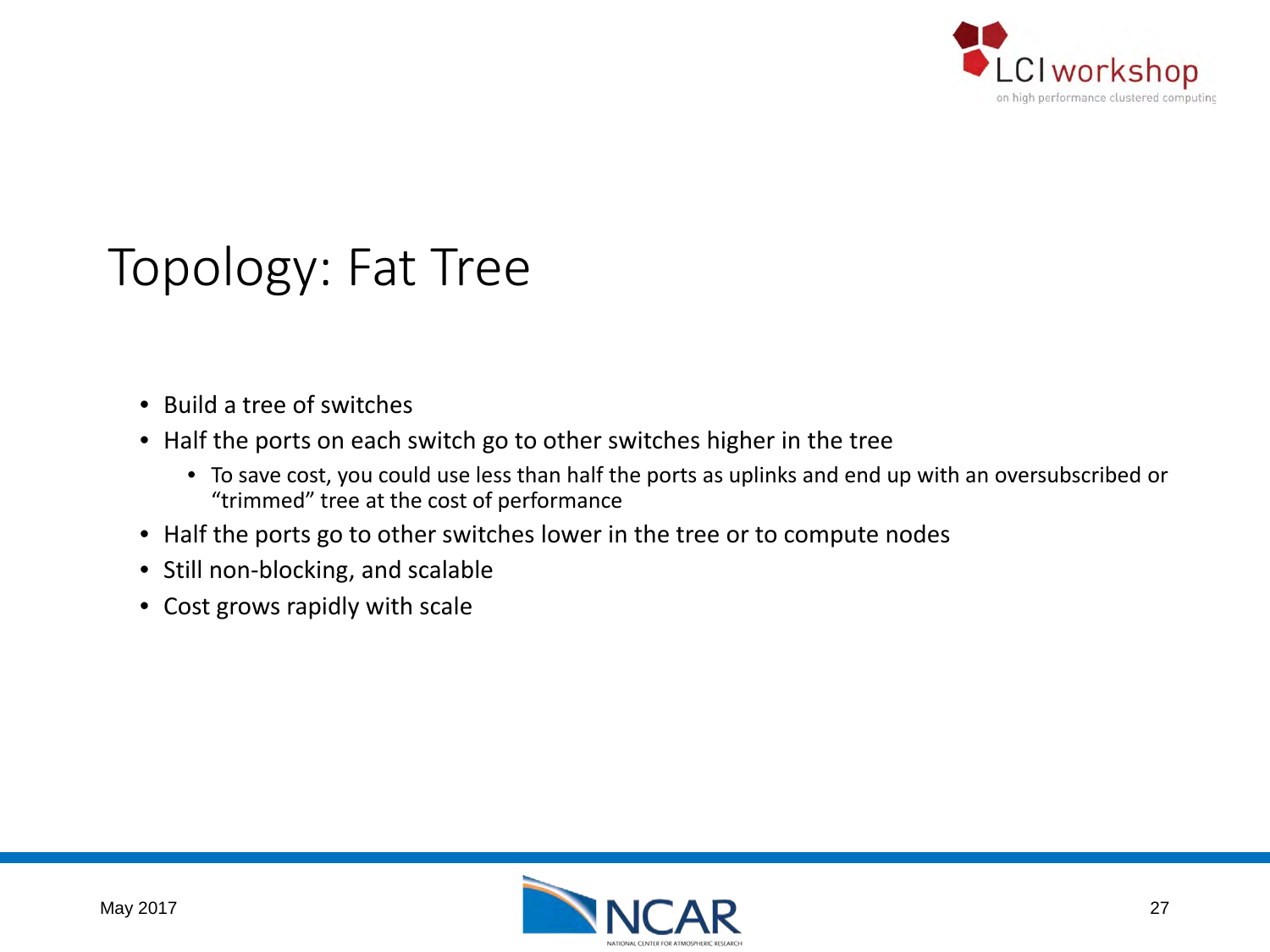

#### Topology: Fat Tree



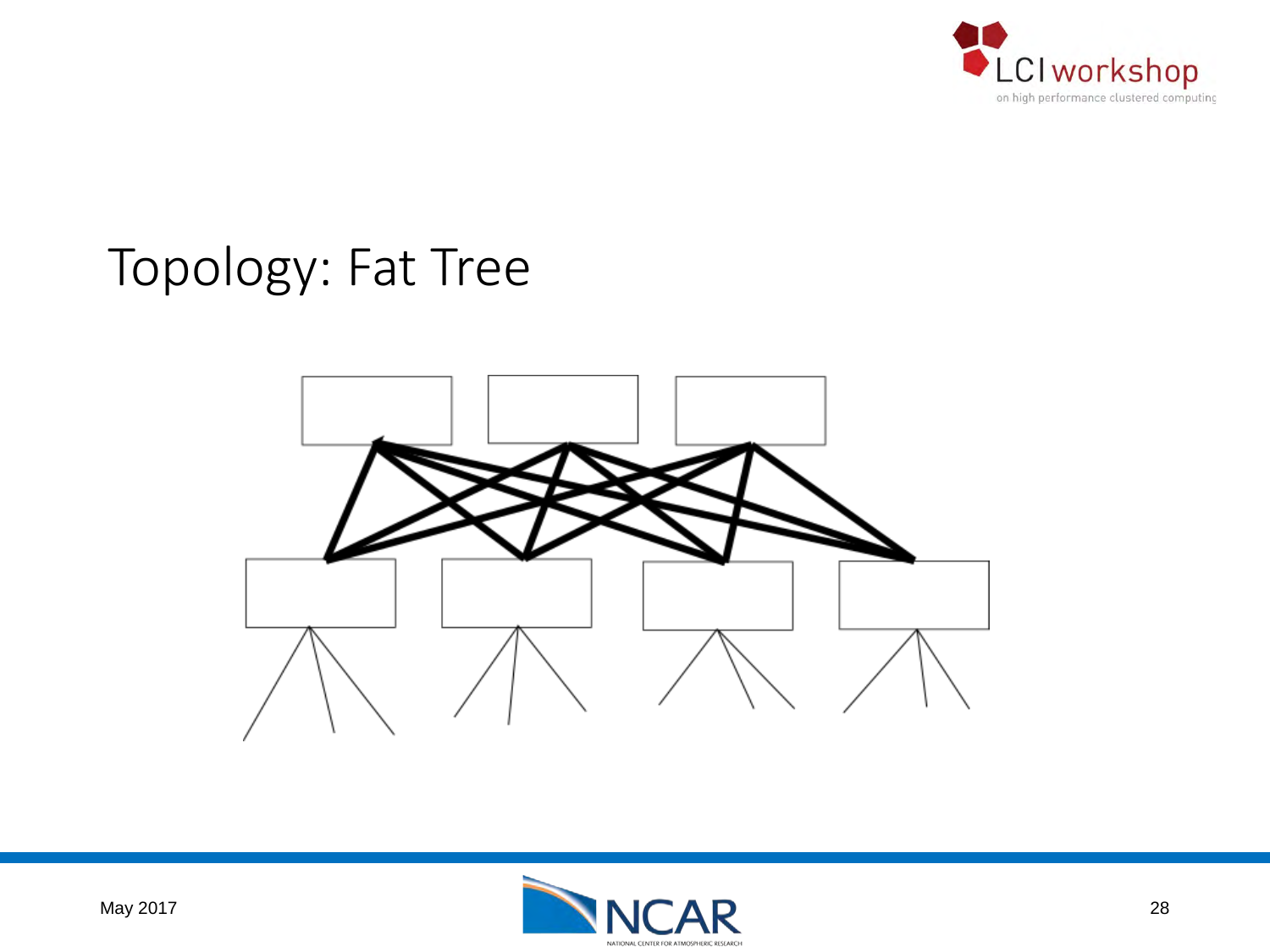

# Topology: Hypercube and Torus

- N-dimensional mesh of squares or rings (respectively)
- A bit less costly to scale, but typically more hops between the farthest compute nodes
- Performance gets worse as the paths get longer
	- If your program mostly needs near neighbor communication these are good options
	- … if your scheduler is reasonably smart
	- Not so good for more random communication patterns
	- Need smart (topology aware) collectives in your middleware

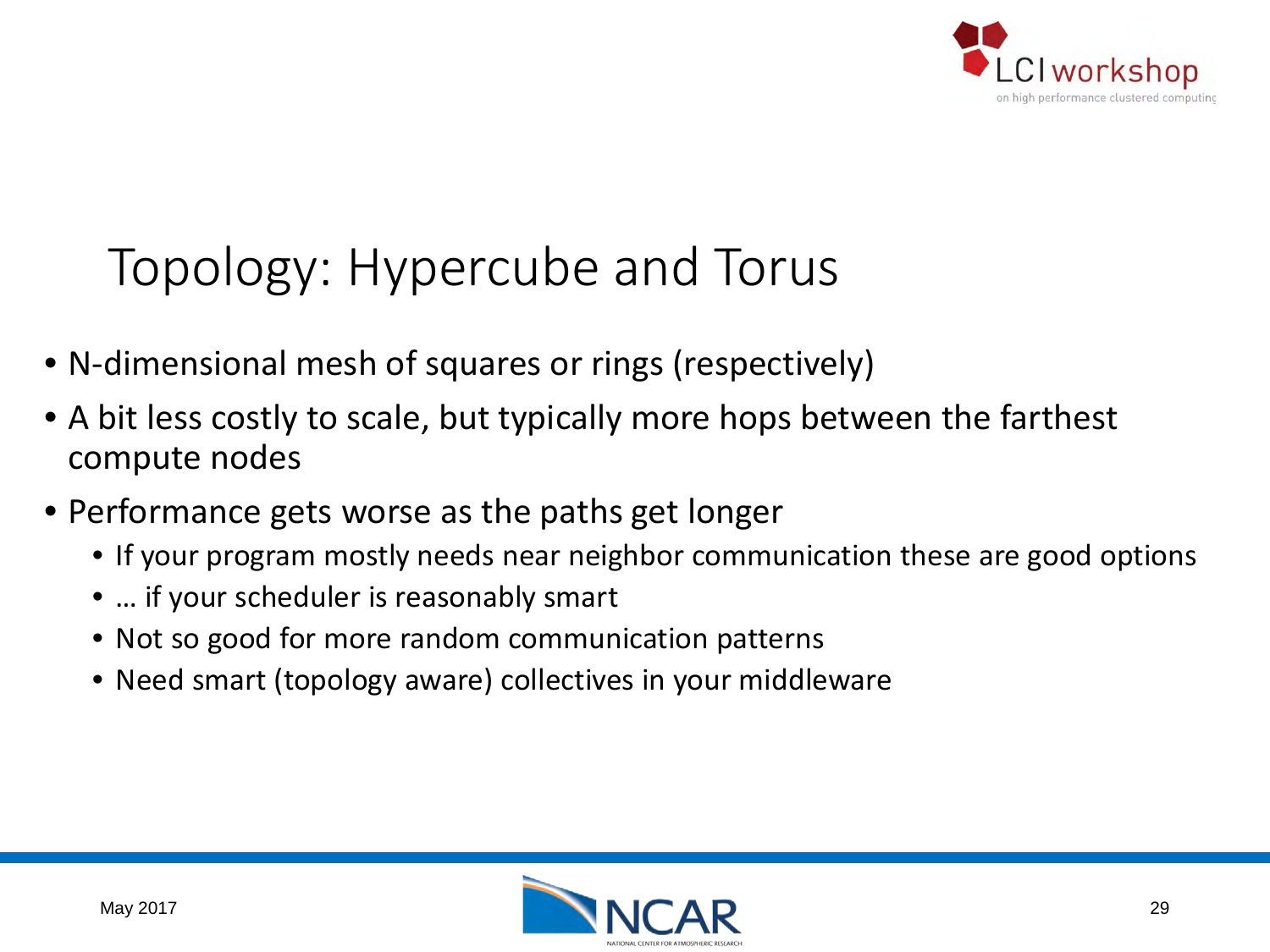

### Topology: Hypercube



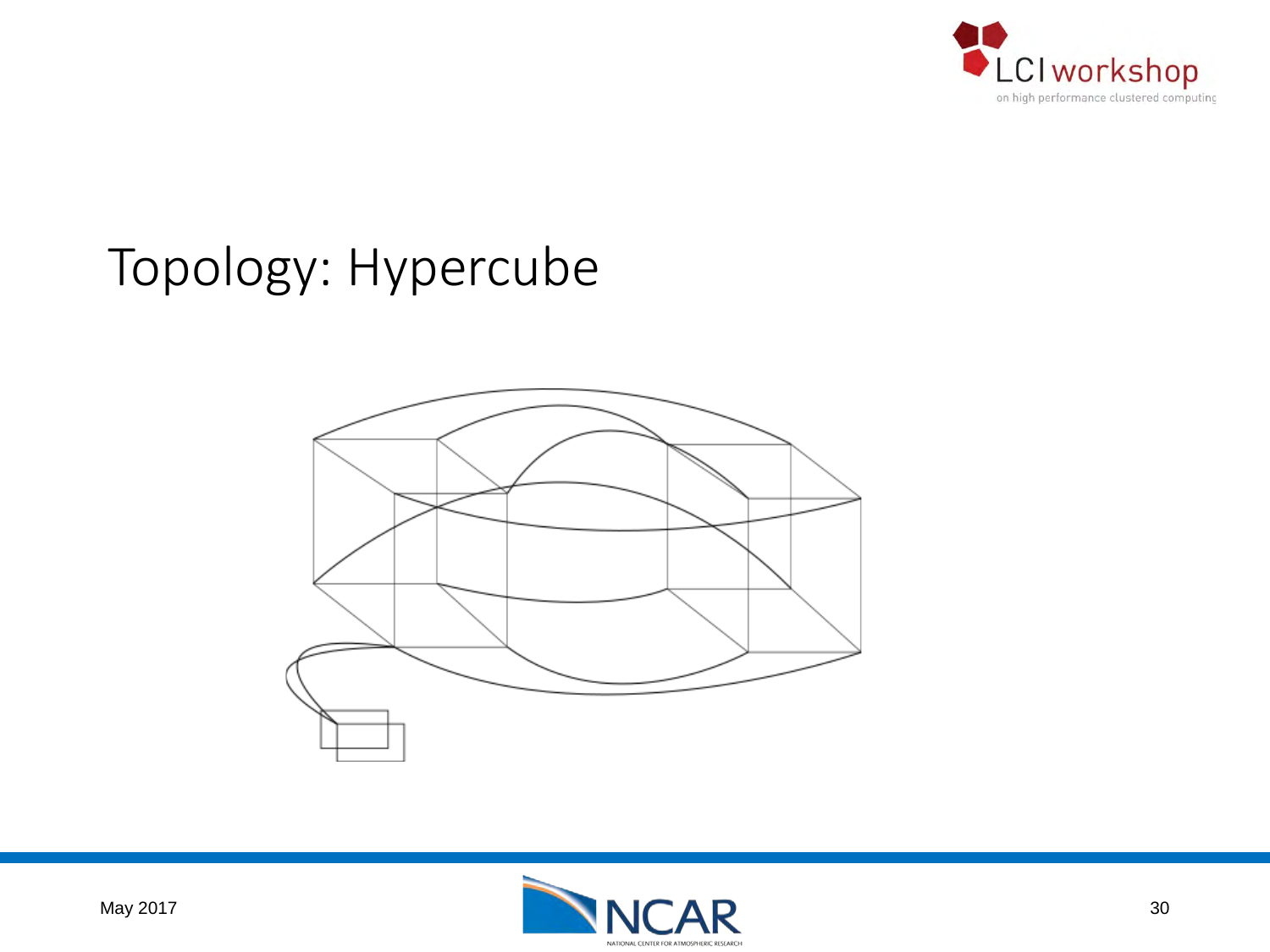

# Software Considerations: Thundering Herd

- Static addressing
- Prefer static host files over DNS
	- Multiple caching DNS close to the compute nodes
- Prefer static passwd/group files over LDAP/AD or scale up your LDAP and have a good path to it
- Consider hardware redundancy for any subnet managers/routers/DHCP/etc
- Consider how to manage hardware discovery
	- How does a replacement system get an address assignment?
	- Most cluster management software has some solution for this
	- Two nodes with the same address = bad
- You can get away with a lot when you have only 10s of nodes, but these considerations get more important with scale
	- At massive scale, even things like ARP and multicast start to break down

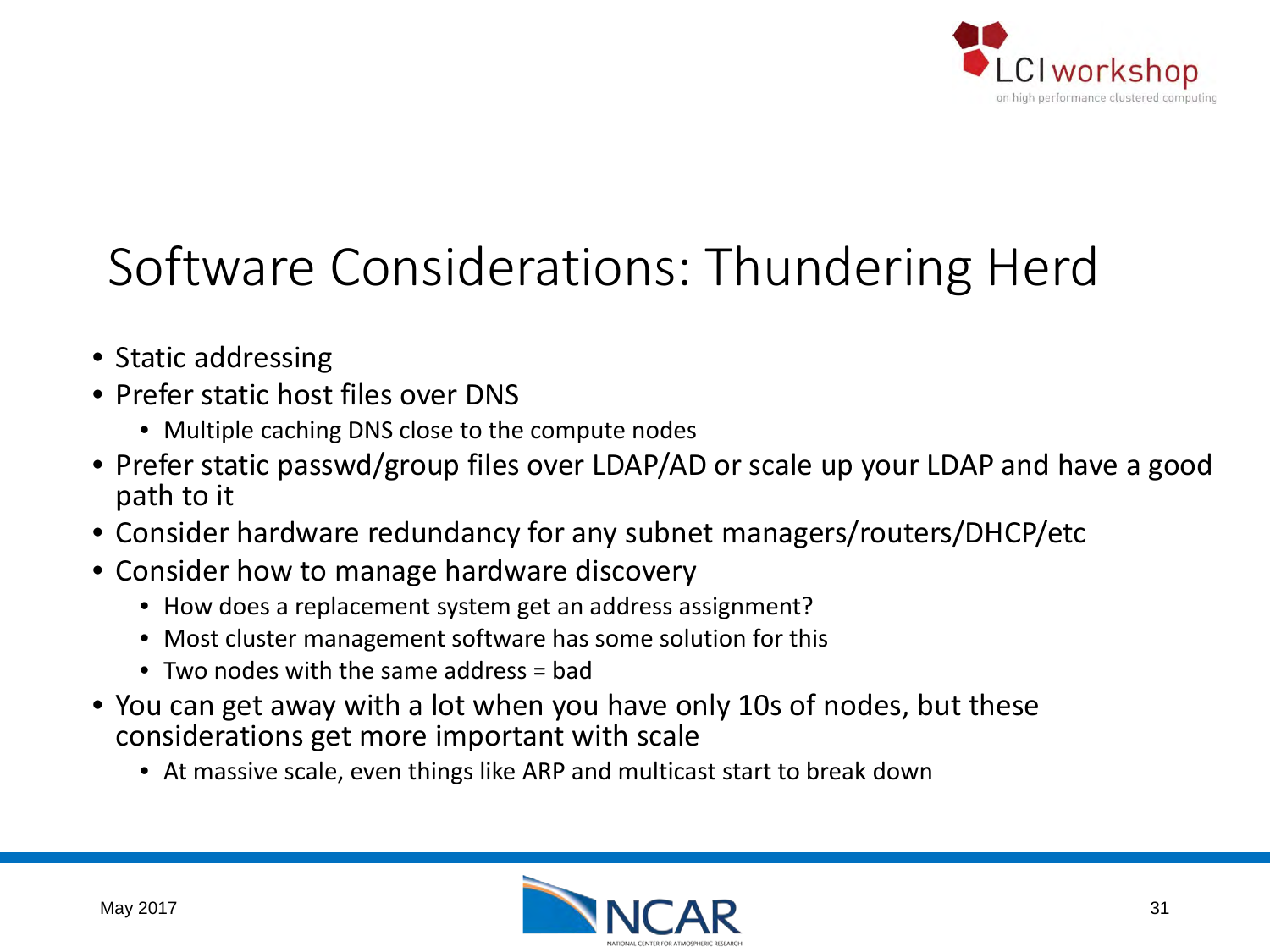

# Hardware Considerations: Managed Switches

- InfiniBand is easy to manage in-band. Managed switches might not be worth it
	- Management interface mostly gives better hardware monitoring and a nice way to manage ports
- Much more important for Ethernet VLAN support, diagnostics, etc get progressively more essential with scale
- Unfortunately managed switches all use different obnoxious interfaces and are additional stateful things to configure
	- Think about how you're going to restore config when a switch dies
- Software defined (Ethernet) networking might solve this in the near future

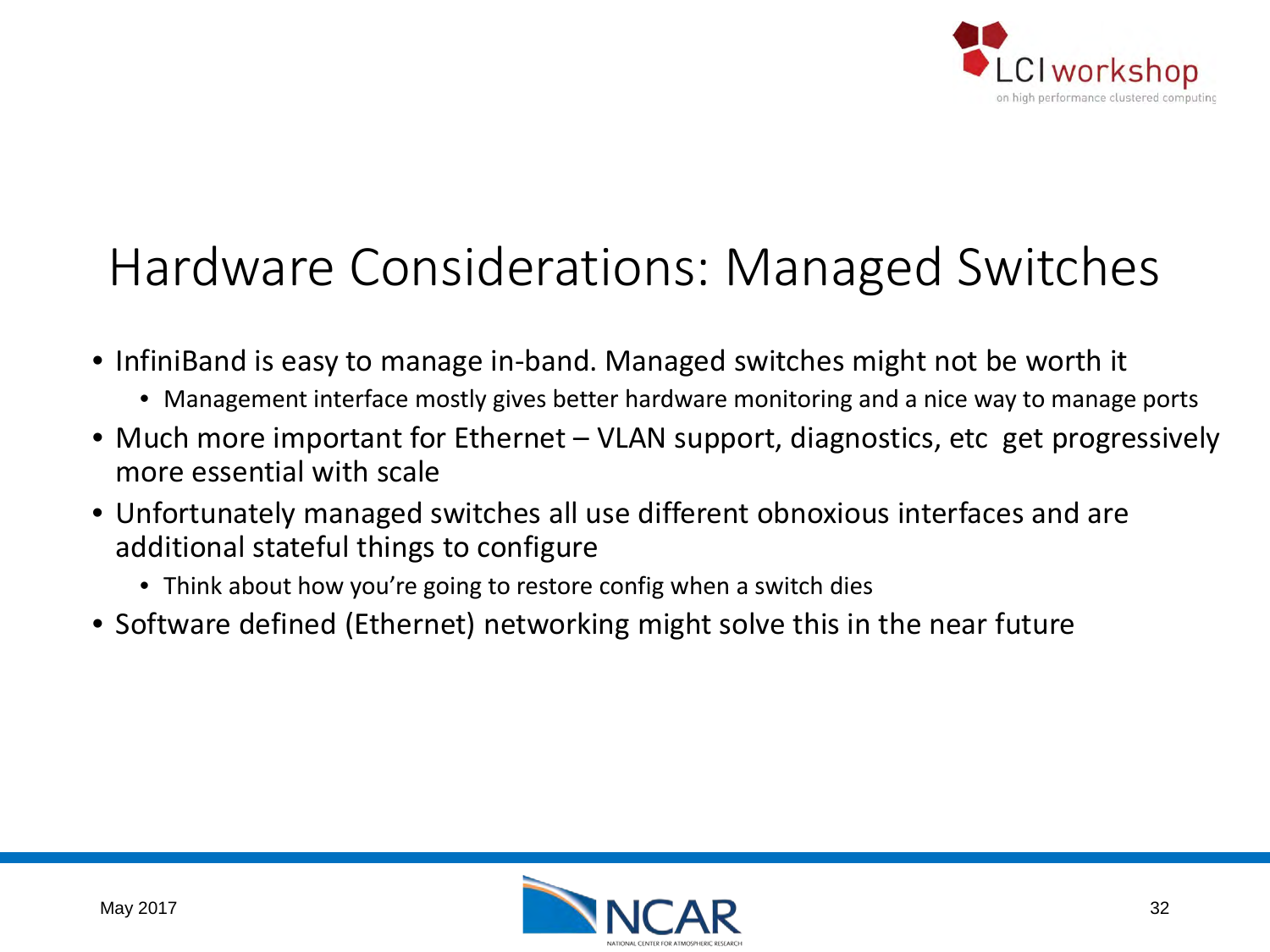

#### Diagnostics - Hardware

- Optics seated?
	- Most lock in some way
- Fibers crossed?
	- Try flipping one side. LC connectors may be keyed incorrectly
- Cables pinched/bent?
	- Check the bend radius specification
- Slow performance? Try reseating your NIC and/or SFP
- Ensure ports are enabled on both sides
	- ifconfig [interface] up
- InfiniBand: ensure the SM is running, otherwise you may not even get a link light

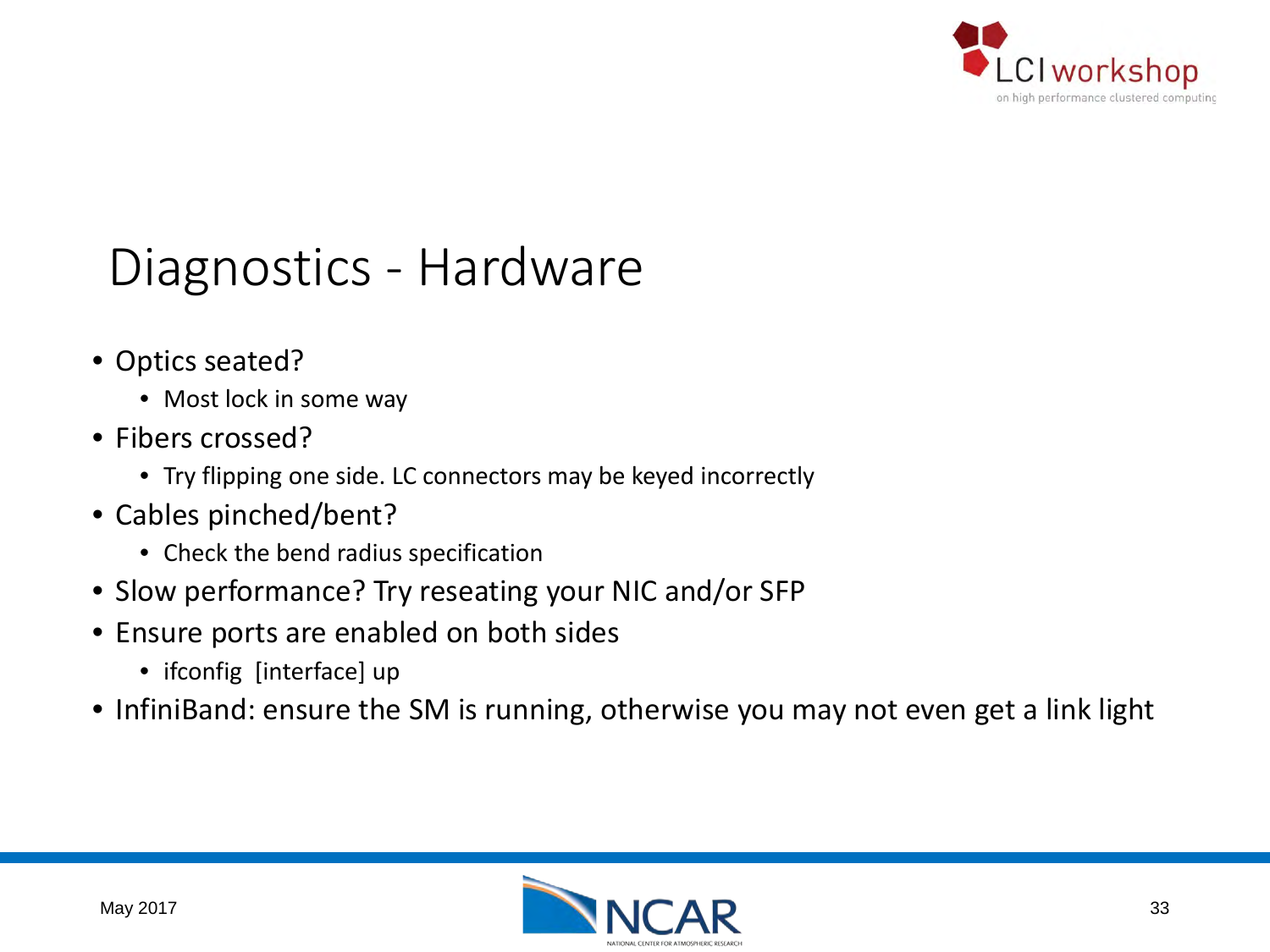

#### **Diagnostics**

- ethtool [interface]
- ibstat
- ibv\_devinfo

# ibstat

CA 'mlx5\_0'

CA type: MT4115 Number of ports: 1 Firmware version: 12.14.2036 Hardware version: 0 Node GUID: 0x7cfe9003008ddacc System image GUID: 0x7cfe9003008ddacc Port 1:

> State: Active Physical state: LinkUp Rate: 100 Base lid: 5 LMC: 0 SM lid: 29 Capability mask: 0x2651e848 Port GUID: 0x7cfe9003008ddacc Link layer: InfiniBand

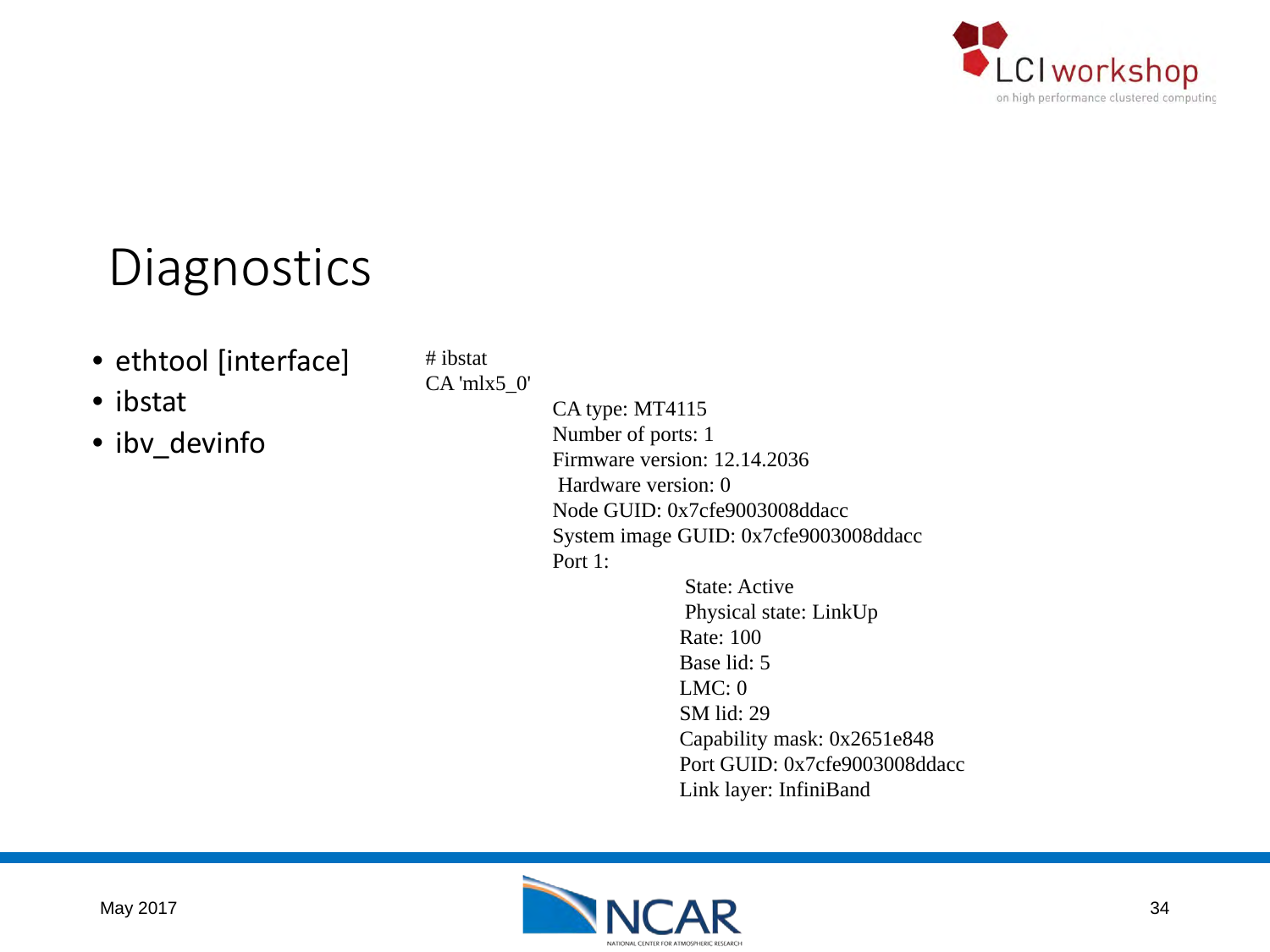

## Diagnostics - InfiniBand

- Ibdiagnet
	- General diagnostics
- Ibnetdiscover
	- What can we talk to?
- Ibtopodiff
	- Are the cables in the right places?
- Ibportstate
	- Is the port enabled?
- perfquery
	- Each port has counters for various events. The vendor can tell you which are problematic in what quantity

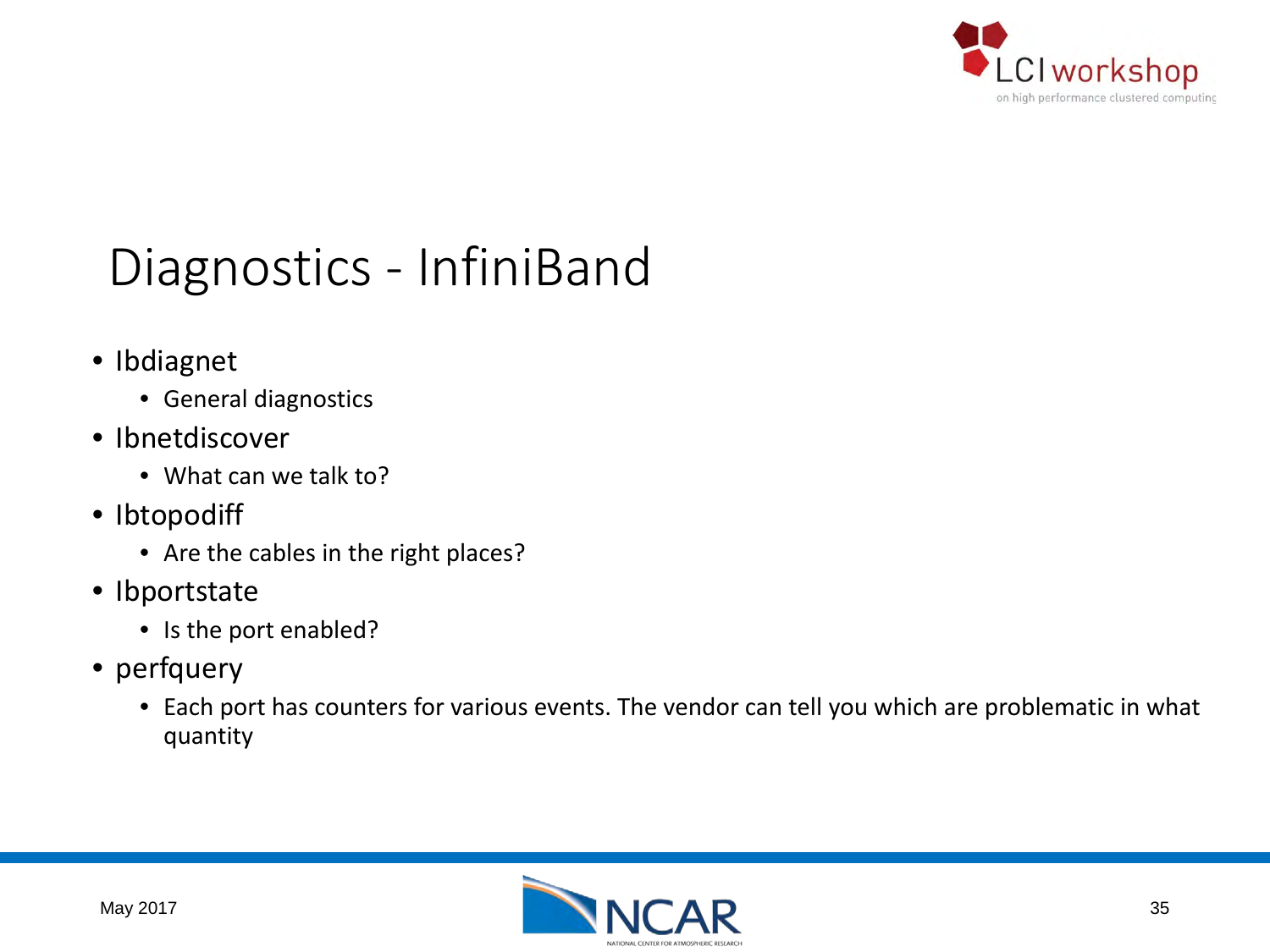

#### Diagnostics - RDMA

- ib\_write\_bw #server
- Ib\_write\_bw -b --run\_infinitely ip\_address\_of\_server #client

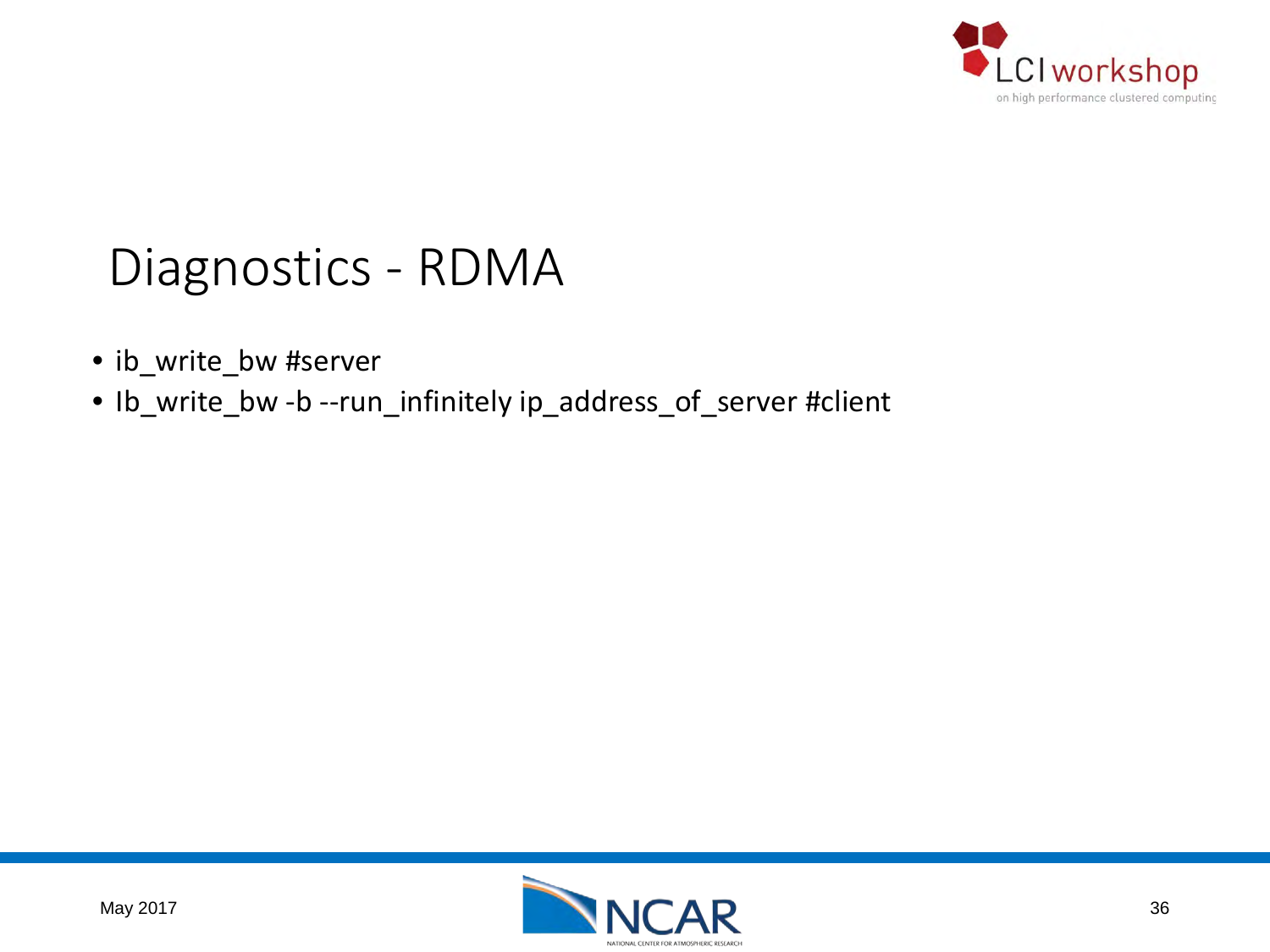

### Diagnostics – Packet Capture

- Extremely helpful for figuring out what's happening to your packets
- Ethernet: tcpdump
- IB (Mellanox Only): ibdump
- Visualization: wireshark